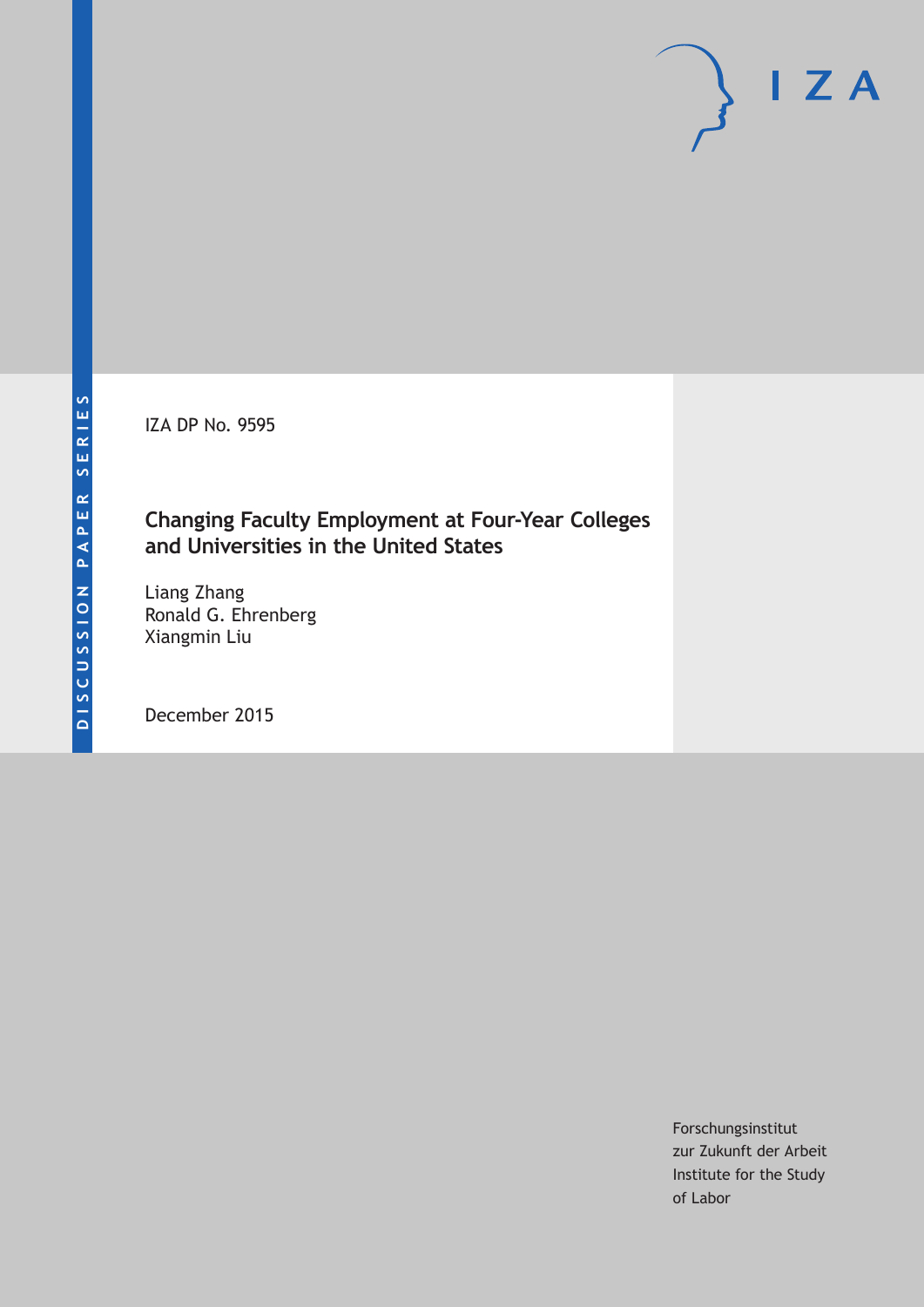# **Changing Faculty Employment at Four-Year Colleges and Universities in the United States**

### **Liang Zhang**

*Pennsylvania State University* 

### **Ronald G. Ehrenberg**

*Cornell University, CHERI, NBER and IZA* 

### **Xiangmin Liu**

*Pennsylvania State University*

Discussion Paper No. 9595 December 2015

IZA

P.O. Box 7240 53072 Bonn **Germany** 

Phone: +49-228-3894-0 Fax: +49-228-3894-180 E-mail: iza@iza.org

Any opinions expressed here are those of the author(s) and not those of IZA. Research published in this series may include views on policy, but the institute itself takes no institutional policy positions. The IZA research network is committed to the IZA Guiding Principles of Research Integrity.

The Institute for the Study of Labor (IZA) in Bonn is a local and virtual international research center and a place of communication between science, politics and business. IZA is an independent nonprofit organization supported by Deutsche Post Foundation. The center is associated with the University of Bonn and offers a stimulating research environment through its international network, workshops and conferences, data service, project support, research visits and doctoral program. IZA engages in (i) original and internationally competitive research in all fields of labor economics, (ii) development of policy concepts, and (iii) dissemination of research results and concepts to the interested public.

IZA Discussion Papers often represent preliminary work and are circulated to encourage discussion. Citation of such a paper should account for its provisional character. A revised version may be available directly from the author.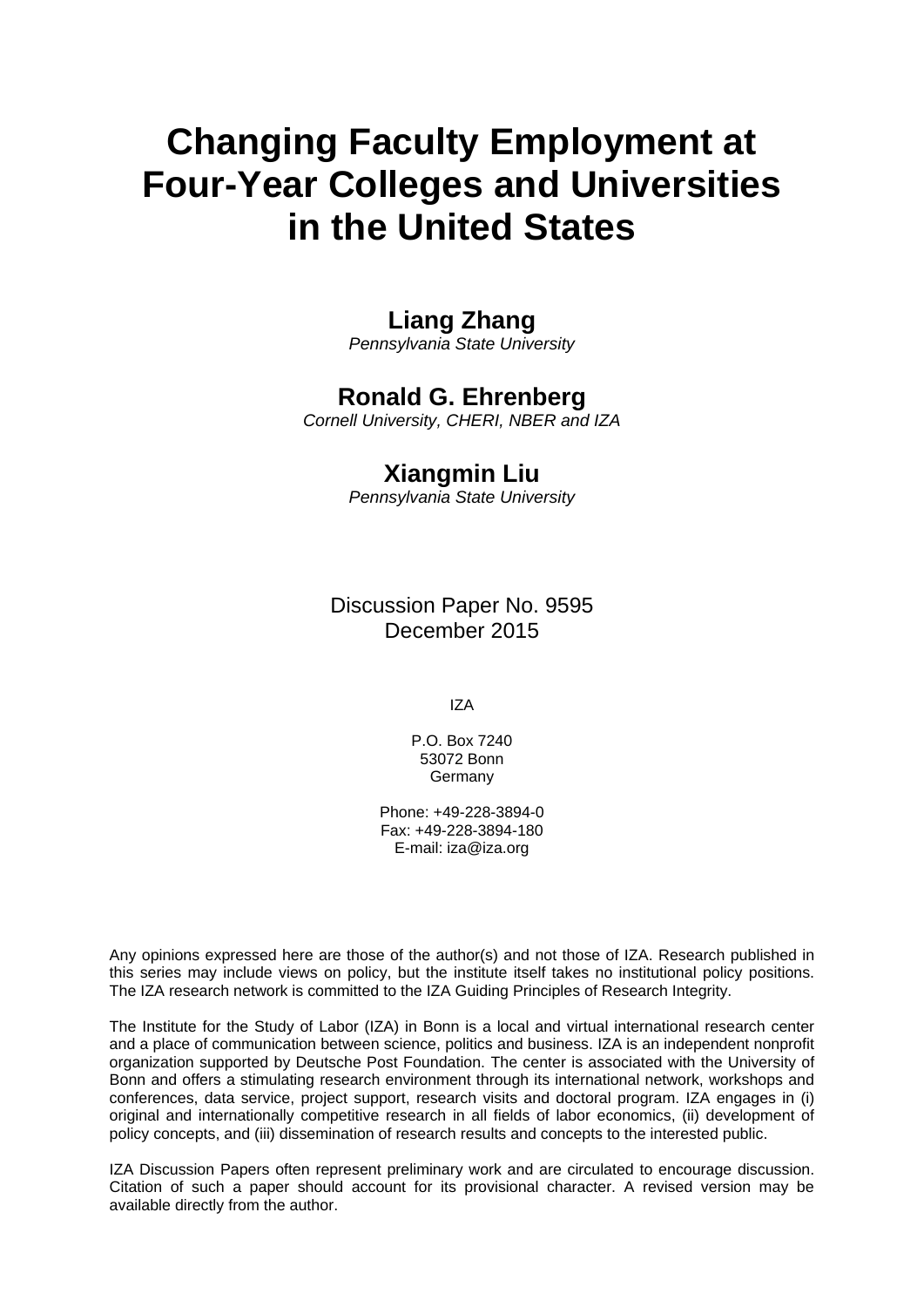IZA Discussion Paper No. 9595 December 2015

## **ABSTRACT**

### **Changing Faculty Employment at Four-Year Colleges and Universities in the United States**

We use panel data models to examine variations and changes in faculty employment at fouryear colleges and universities in the United States. The share of part-time faculty among total faculty has continued to grow during the last two decades, while the share of full-time lecturers and instructors has been relatively stable. Meanwhile, the share of non-tenure track faculty among full-time faculty has been growing, especially among the professorial ranks. Dynamic panel data models suggest that employment levels of different types of faculty respond to a variety of economic and institutional factors. Colleges and universities have increasingly employed faculty whose salaries and benefits are relatively inexpensive; the slowly deteriorating financial situations at most colleges and universities have led to an increasing reliance on a contingent academic workforce. A cross-sectional comparison of the share of full-time non-tenure track faculty also reveals significant variations across institutions.

JEL Classification: I23, J23

Keywords: faculty employment, non tenure-track faculty

Corresponding author:

Liang Zhang Pennsylvania State University 410B Rackley Building University Park, PA 16802 USA E-mail: LXZ19@psu.edu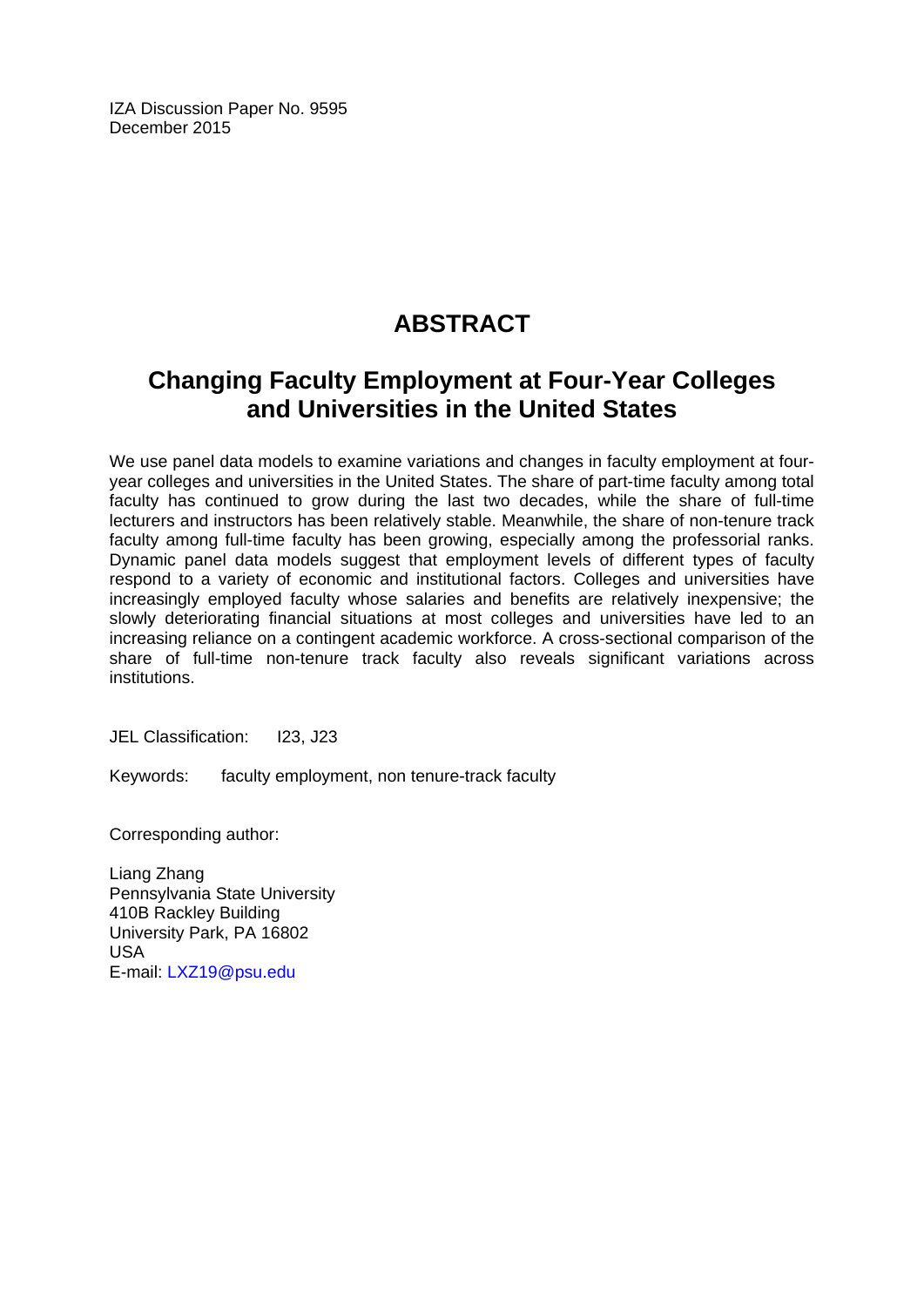#### Changing Faculty Employment at Four-Year Colleges and

Universities in the United States

#### **1. Introduction**

The landscape of faculty employment in higher education has evolved at least in two ways, namely, employment status (i.e., full-time vs. part-time) and tenure eligibility. Many have observed that in response to the oversupply of PhDs in many academic disciplines since the early 1970s, a segmented academic employment structure evolved consisting of tenure track and nontenure track faculty (Roemer & Schnitz 1982; Rosenblum & Rosenblum 1990), with the majority of non-tenure track faculty working part-time and most tenure-track faculty working full-time. Gradually, this bifurcated system based on tenure status transformed into a trifurcated one, consisting of full-time faculty who were tenured or on tenure tracks, full-time faculty who were not eligible for tenure, and part-time faculty (Ehrenberg 2012; Schuster 1998). Among full-time faculty, tenure eligibility roughly aligned with academic ranks, with professorial faculty (i.e., assistant, associate, and full professors) typically tenured or tenure-eligible, and instructors and lecturers not on tenure tracks. While some professorial faculty were not on tenure tracks, they were certainly not the norm.

This seems not to be the case any longer. The line between professorial ranks and tenure eligibility has become increasingly blurred. Recent data indicate that while the share of full-time instructors and lecturers has stagnated, the share of professorial faculty who are not eligible for tenure has increased substantially. This has occurred across all professorial ranks, although most prominently among assistant professors. With this new growth, non-tenure track faculty, including part-time faculty and full-time non-tenure track faculty, now constitute the majority of the academic labor force in the United States (Kezar & Sam 2010). Some argue that institutions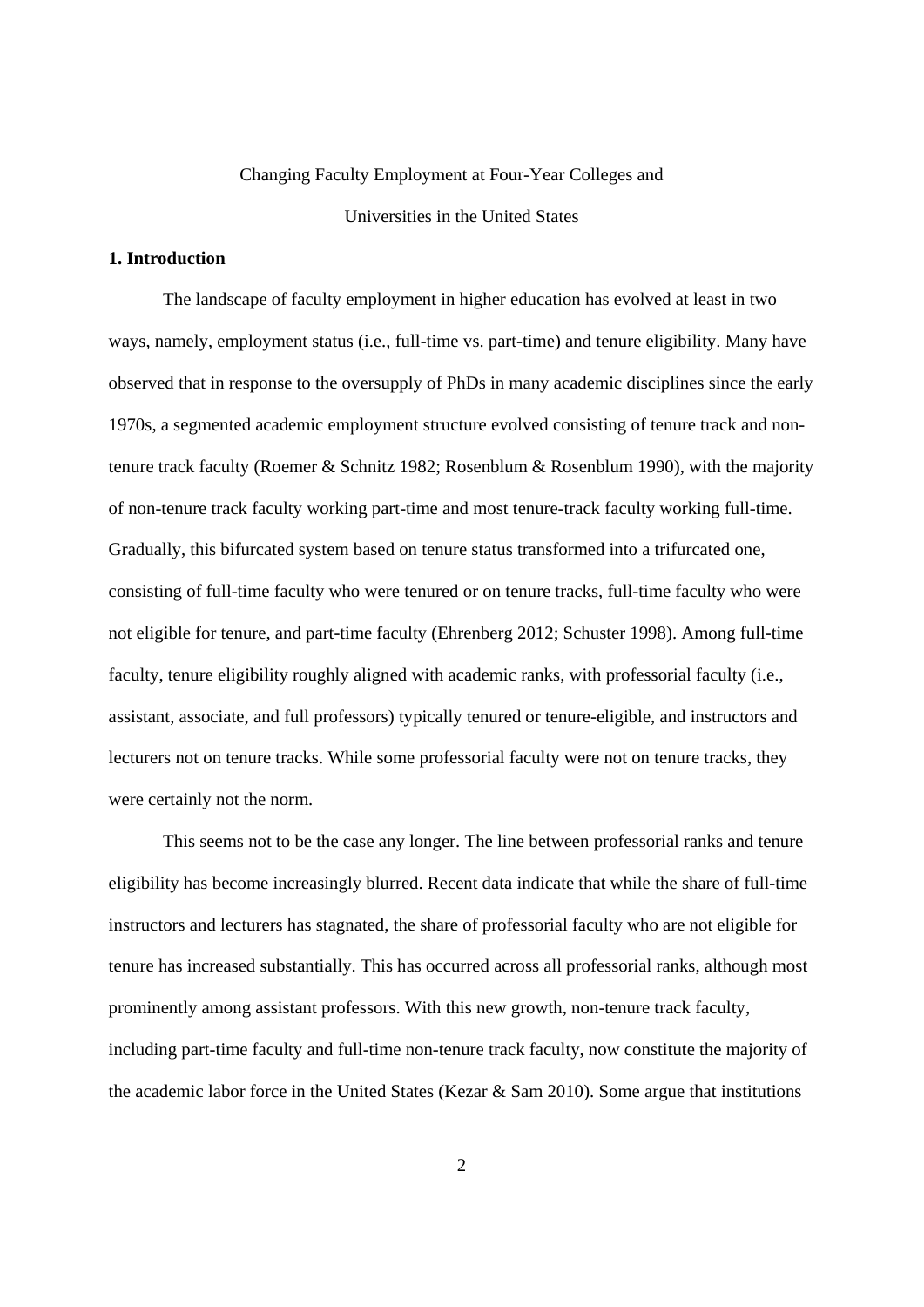have been actively adjusting their faculty employment strategies in order to cope with stringent fiscal realities, increase managerial discretion, and maintain an academic workforce that is responsive to market incentives (Rhoades 1998; Zhang & Liu 2010).

While much has been written about the growth of contingent faculty employment in higher education, very few have documented the recent growth in the share of non-tenure track professorial faculty and used panel data to examine various economic and institutional factors behind this trend. In this study, we use faculty employment data from four-year colleges and universities in the United States from1993 to 2013 and document recent trends in faculty employment, especially the increasing share of professorial faculty who are not tenure eligible. We then examine an array of economic and institutional characteristics that affect the employment of different types of faculty in terms of employment status, tenure eligibility, and faculty ranks across different types of institutions over time.

#### **2. Literature Review**

-

The use of contingent faculty at colleges and universities in the United States has been rising since 1970s; at the same time, the types of faculty that constitute the "contingent" academic workforce have become increasingly complex. In the traditional dual labor market model, part-time faculty represented the primary type of contingent faculty as opposed to fulltime regular faculty who were tenured or on tenure tracks. In 1975, part-time faculty represented about 30% of the academic labor force in the United States; by 2005, this proportion had increased to approximately  $48\%$  (Monks  $2009$ ),<sup>1</sup> a proportion much higher than in the rest of the U.S. workforce. This appeared to be an anomaly, considering the high skill requirements and

<sup>&</sup>lt;sup>1</sup> As we show later in this paper, the proportion of part-time faculty has continued to increase, albeit slowly, in recent years.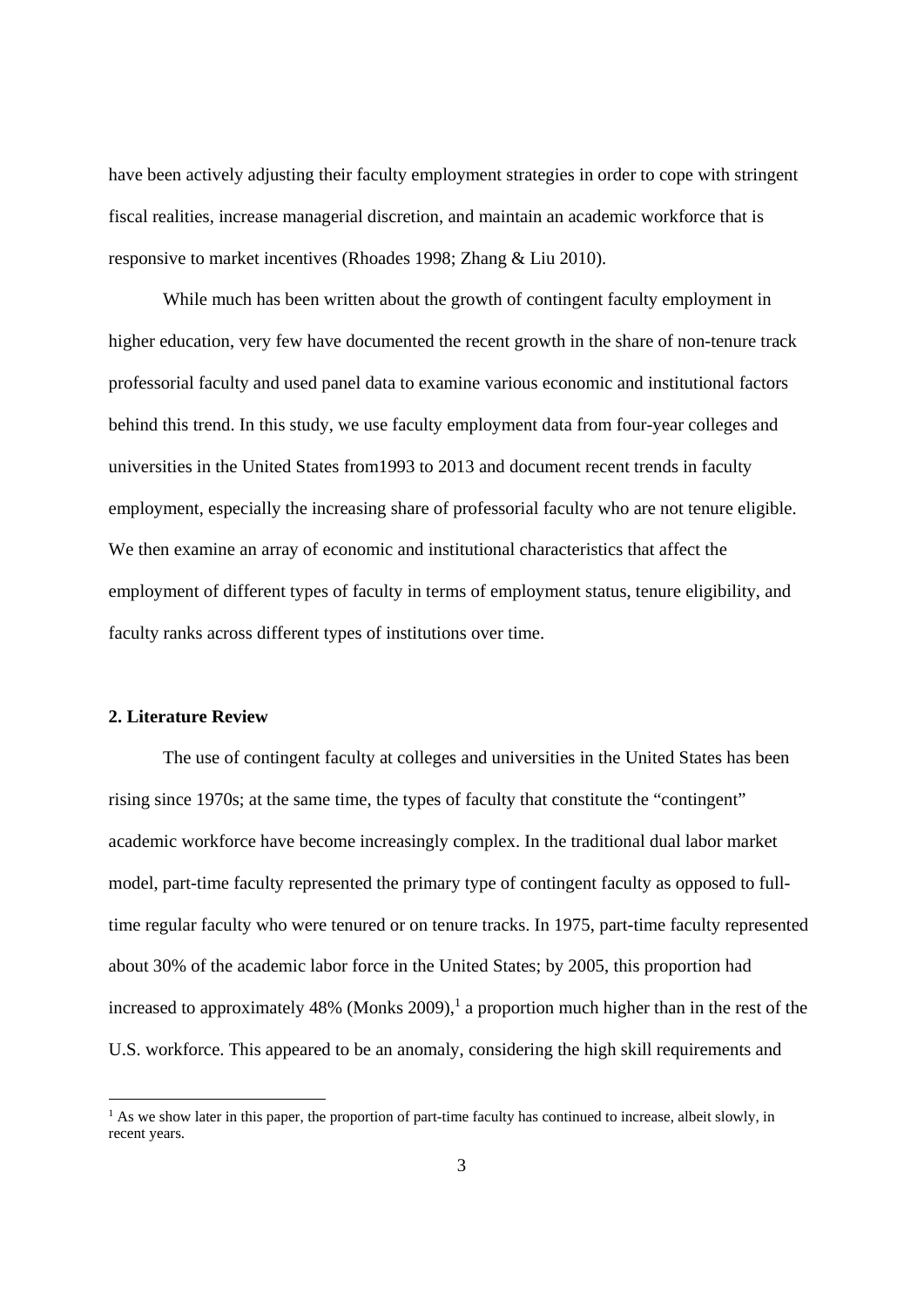institutionalized practice of tenure in the academic labor market. Many argued that the rise of part-time faculty employment was due to an oversupply of PhDs in many academic fields since the 1970s (Roemer & Schnitz 1982; Rosenblum & Rosenblum 1990).

While the proportion of full-time faculty shrunk due to increased employment of parttime faculty, the composition of full-time faculty became increasingly stratified. During the 1980s and 1990s, there was tremendous growth in the share of teaching faculty with lecturer and instructor titles among full-time faculty. Ehrenberg and Zhang (2005) reported that the proportion of teaching faculty with lecturer and instructor titles among all full-time faculty increased from about 10% in 1987 to 22% in 2005, a trend that was consistently documented in the literature (e.g., Anderson 2002; Conley & Lesley 2002; Zhang & Liu 2010). From a job security perspective, some full-time lecturers and instructors have multi-year contracts that distinguish them from part-time faculty with limited duration contracts. However, because the vast majority of full-time lecturers and instructors are not tenure-eligible, they are denied the ultimate insurance of job security. Probably for these reasons, in empirical studies on faculty employment, researchers typically viewed these full-time teaching faculty as part of the contingent workforce in higher education.

Not surprisingly, as the proportion of part-time faculty and full-time teaching faculty rose, the proportion of full-time professorial faculty (i.e., those with assistant, associate, and full professor ranks) declined. Traditionally, professorial faculty were either tenured or on tenure tracks, which ensured lifelong employment, as opposed to the unstable or fixed-term employment situations of part-time faculty and full-time lecturers and instructors. Furthermore, professors were usually evaluated based on research productivity *and* teaching effectiveness. In contrast, part-time faculty and full-time lecturers and instructors were hired primarily to teach; in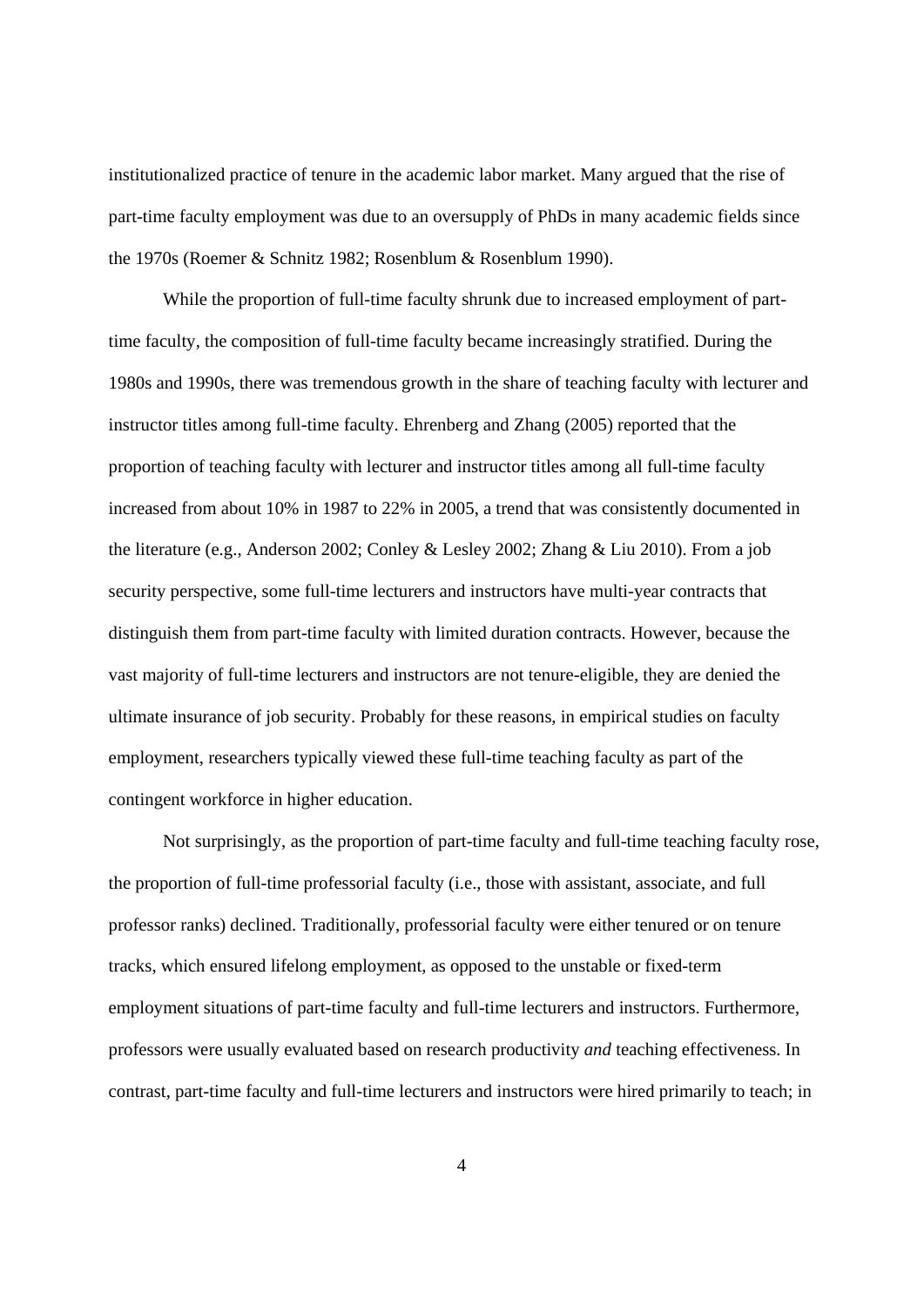most cases, research was not part of their job descriptions (Anderson 2002; Ehrenberg & Zhang 2005; Gappa & Leslie 1993; Zhang & Liu 2010).

In recent years, however, there has been a slow but steady erosion of tenure within the full-time professorial ranks. Many professors are now hired without tenure eligibility. Anecdotal evidence suggests that this has occurred for various reasons. For example, on the research side, non-tenure track research professors often hold soft-money positions, which offer advantages of low or no teaching responsibilities but require them to underwrite at least a share of their own salaries. As a result, employing a large number of research professors would enable institutions to generate a high volume of external grants and contracts and be responsive to a volatile funding environment.

On the teaching side, some institutions are now creating career paths for non-tenure track professorial faculty as they begin to recognize the importance of instructional faculty. For example, using undergraduate student transcript data from Northwestern University, Figlio, Schapiro and Soter (2013) showed that non-tenure track faculty outperform tenure track faculty in terms of student learning in core classes, which is mostly attributed to long-term employment relationships with full-time non-tenure track faculty, a pattern similar to what Bettinger and Long (2010) found in their study using student transcript data from large public institutions in Ohio. Not surprisingly, Northwestern now has the titles of assistant, associate, and full professors of instruction. As non-tenure track assistant professors mature (are promoted), growth is expected in the ranks of non-tenure track associate and full professors.

Finally, some institutions now use the title professor of practice when hiring faculty from outside academia with unique skills. Previously non-academic faculty members were hired as senior lecturers, but many institutions found that the title was not sufficiently prestigious to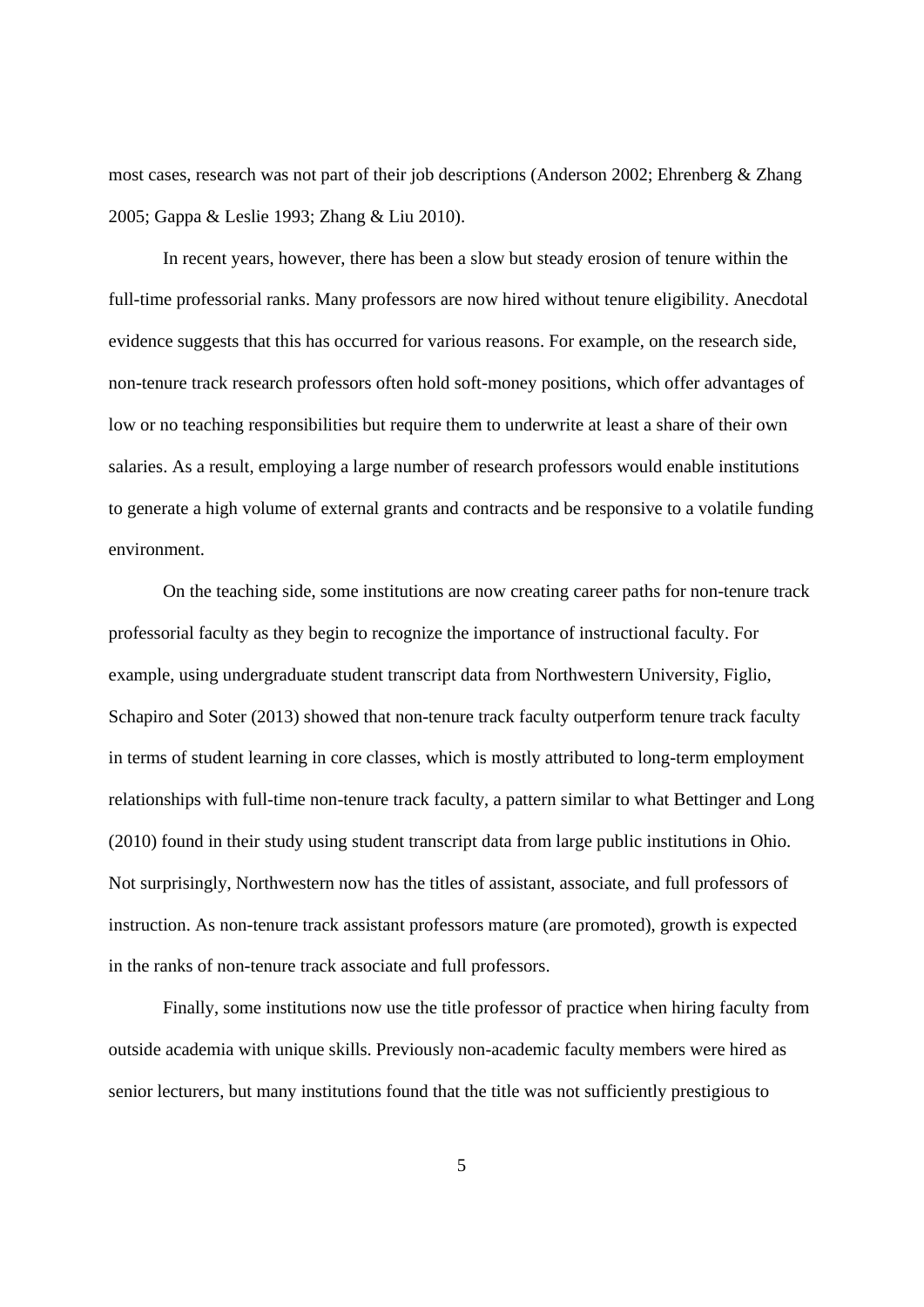attract top talent. Over time, more growth can also be expected in the senior non-tenure track professorial faculty ranks.

What can economic theories inform us about these trends? The basic "law" of labor demand suggests a negative relationship with the costs of employing a specific type of faculty, and a positive relationship with the costs associated with employing other types of faculty. For example, other factors held constant, if salaries paid to professorial faculty rose relative to parttime faculty, institutions would hire fewer professorial faculty and more part-time faculty, which is essentially a cost-saving mechanism. Empirical results are consistent with these theoretical predictions. Zhang and Liu (2010) used a cross-sectional sample of four-year colleges and universities and confirmed substitution effects among part-time faculty, full-time teaching faculty, and full-time professorial faculty. In addition, Cheslock and Callie (2015) used detailed salary and employment information from a sample of business schools and found that as salaries grew for professors, their employment level decreased.

Costs must be cut in times of financial instability and declining public support in the form of state appropriations and government grants and contracts. However, the substantial gap in salary and benefits between contingent faculty and their tenured and tenure track counterparts may motivate contingent faculty to unionize and negotiate their employment conditions with institutions.<sup>2</sup> Once unionized, faculty unions can influence salary and job security. Research has shown that the presence of faculty unions is positively associated with salary premiums (Hedrick, Henson, Krieg, and Wassell 2011). The effect of faculty unions on employment levels is, however, not straightforward. Take full-time, non-tenure track faculty unions, for example. On the one hand, these faculty unions seek to increase salaries, protect job security, and maintain

-

<sup>&</sup>lt;sup>2</sup> See Maynard and Joseph (2008) and Liu and Zhang (2015) for detailed discussions on job satisfaction and work. effort of contingent faculty.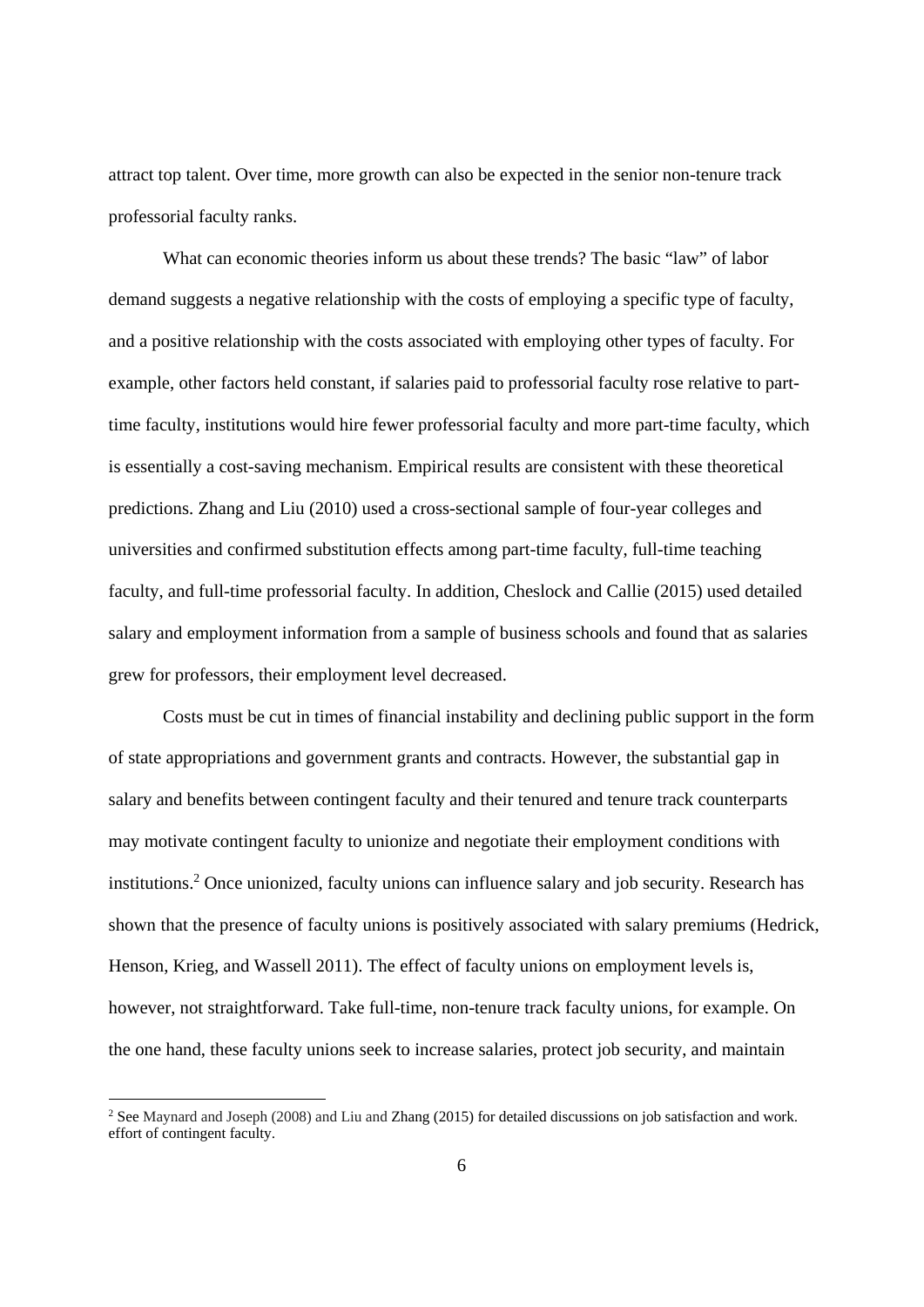faculty participation in shared governance structures (Rhoades 1998); thus, they may be opposed to the employment of part-time faculty if they believe doing so will erode employment stability for full-time faculty. On the other hand, the presence of these unions, which may increase fulltime non-tenure track faculty, may also increase an institution's reliance on part-time faculty. Similarly, while the presence of part-time faculty unions may discourage institutions from hiring more part-time faculty, it may help universities attract and recruit high-quality instructors by improving their working conditions.

Institutional wealth also affects faculty employment. The "income effect" on different types of faculty employment depends on roles of each type of faculty in improving institutional outcomes as perceived by institutions. As far as institutional prestige is concerned—which is increasingly defined by research as opposed to teaching—colleges and universities would most likely employ fewer part-time faculty and full-time teaching faculty and more professorial faculty when financial resources permit. Of course, it is also true that employing more part-time and full-time teaching faculty to fulfill teaching needs would free up time for professorial faculty to conduct research (Zhang & Ehrenberg 2010).

In addition to price and income effects, faculty employment at colleges and universities is influenced by a host of institutional characteristics (Liu & Zhang 2013). Private institutions, on average, have higher levels of part-time faculty than their public counterparts. Furthermore, institutions located in big cities or suburbs are able to draw on a large supply of qualified individuals for part-time work. The proportion of part-time students also is positively associated with part-time faculty employment. Finally, the difference in faculty employment across institutions is related to the portfolio of academic programs (Johnson & Turner 2009). Although we do not examine many of these factors in our panel data analysis because they are superseded

7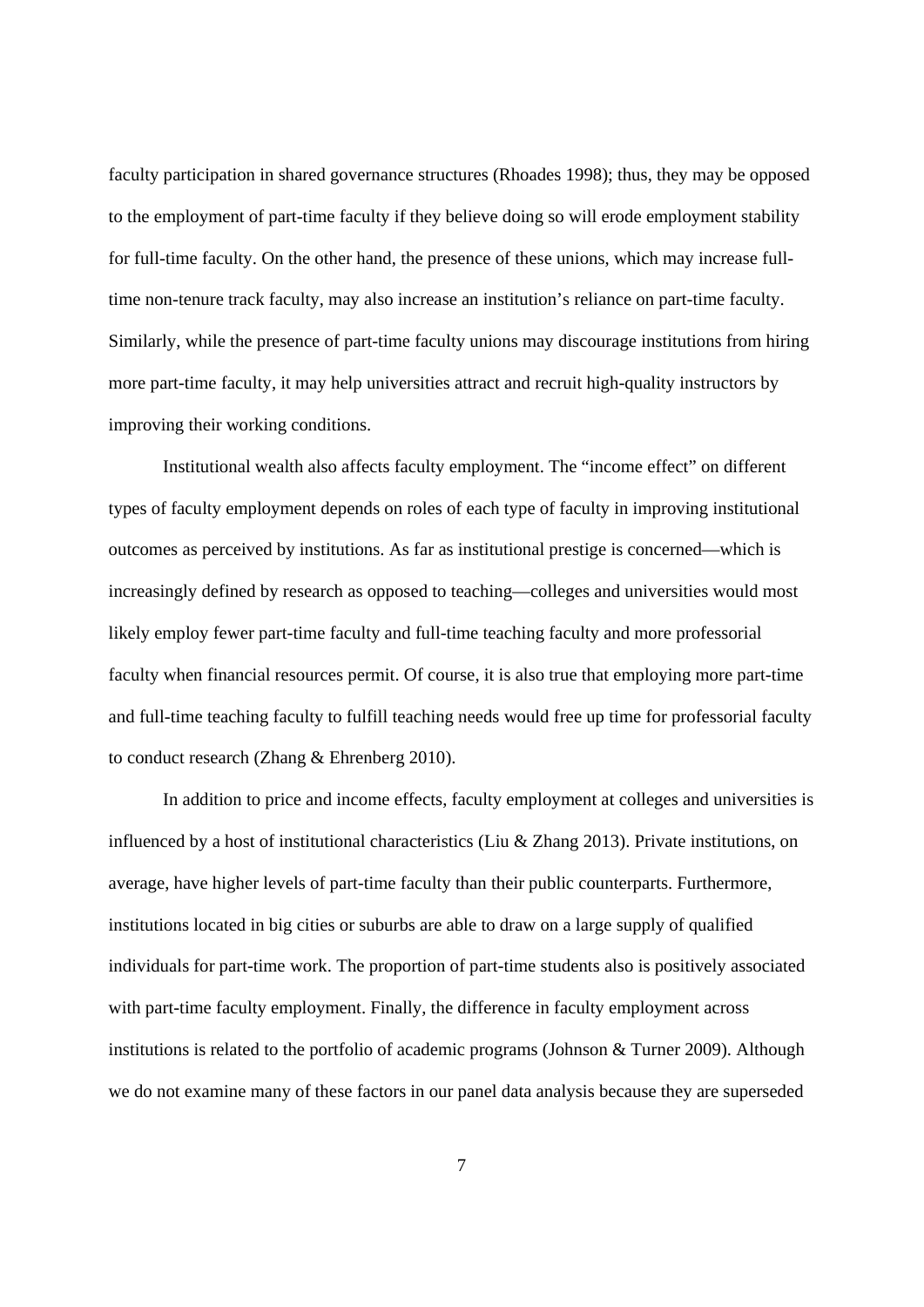by institutional fixed effects, we do examine the effects of time-variant factors on faculty employment.

#### **3. Data**

-

The main data source for this study was the Integrated Postsecondary Education Data System (IPEDS). $3$  We collected data on faculty employment and other institutional characteristics for academic years 1993–94 through 2013–14. We limited our sample to fouryear general colleges and universities, a total of 1,463 institutions; we excluded institutions offering less than four-year degrees and specialized institutions from the analysis. Because degree programs offered by institutions changed slightly over years, we used information on level of instruction, i.e., four-year general colleges and universities based on data reported in academic year 2013–14 to determine our final sample. In other words, a few institutions in our sample were not four-year colleges in earlier years.

We set the beginning of our study period to 1993–94 because that was the first year the IPEDS Fall Staff Survey provided detailed information on employment status (part-time vs. fulltime), academic ranks (assistant professor, associate professor, full professor, lecturer and instructor), and tenure status (tenured and tenure track, and non-tenure track). These data, however, were only available in odd-numbered years between 1993 and 2001. Since 2001, institutions were encouraged, but not required, to report these detailed data in even-numbered years. Finally, there was a change in the definition of instructional faculty between the 2011–12 and 2012–13 academic years. Prior to the 2012–13 academic year, instructional faculty reported

<sup>&</sup>lt;sup>3</sup> IPEDS consists of a series of interrelated survey components that are designed to collect information about different aspects of postsecondary educational institutions, including institutional characteristics, student enrollment and completion rates, institutional finances, and faculty employment and compensation. IPEDS collects data from all post-secondary institutions in the United States and territories.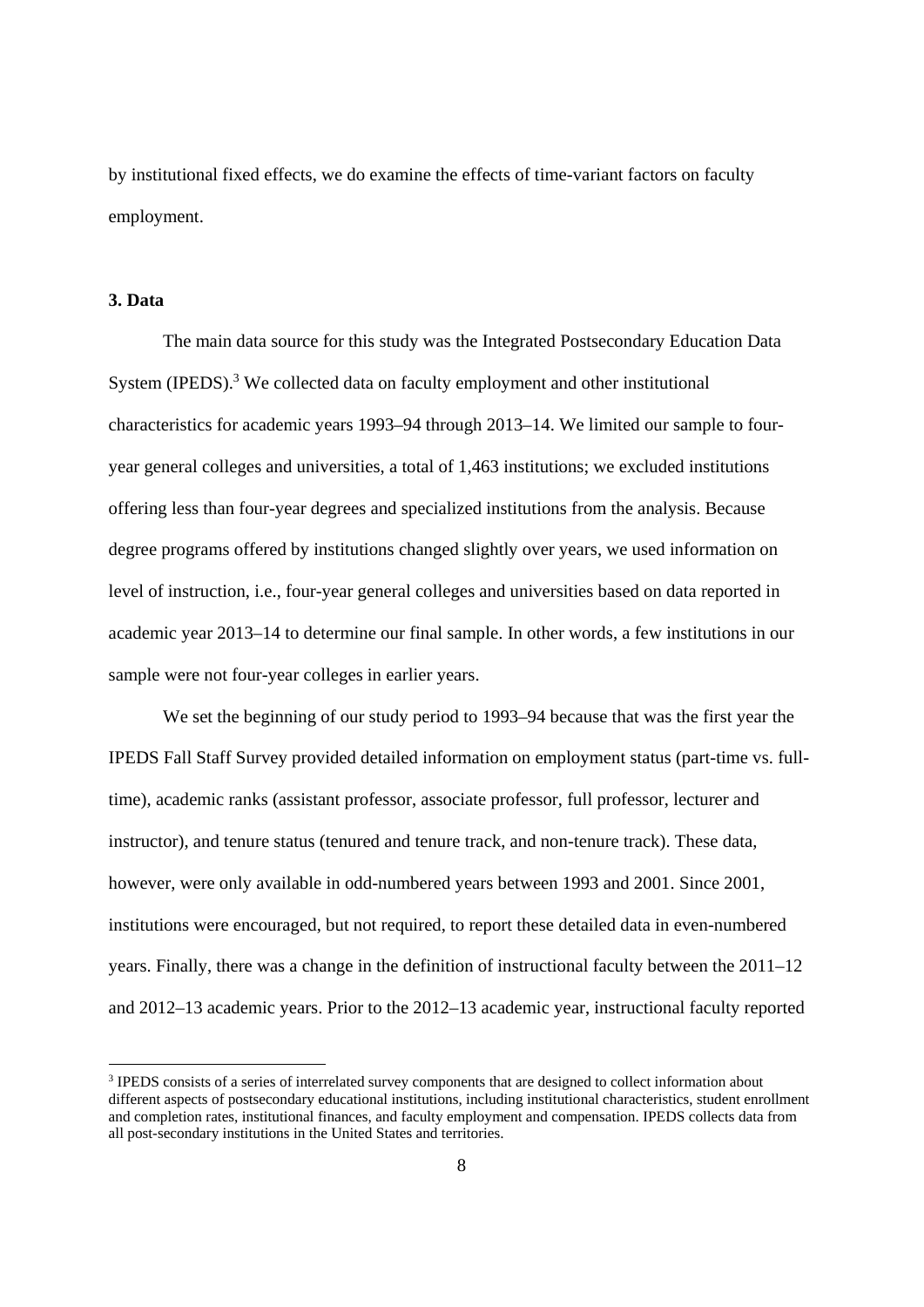in IPEDS included faculty members whose main responsibilities were instruction, research, and/or public services. Since then, instructional faculty only include faculty whose main responsibility is instruction. Due to this change of definition, we excluded the last two years of data in our regression models.

In Table 1, we provide information on the variables used in this study. In addition to faculty employment data by employment status, rank, and tenure status, we also used faculty salary data to compute the average salary for professorial faculty and for instructors and lecturers. In some model specifications, we estimated professorial faculty by ranks, so average salaries were also computed for subcategories of professorial faculty. IPEDS salary data did not include salary data for part-time faculty because part-time faculty were usually paid on a per course basis, making it difficult to report and compare across institutions since workloads for part-time faculty varied. To estimate the income effect, we collected data on total current revenues, adjusted by full-time equivalent (FTE) student enrollment depending on model specifications.

We also examined the effects of institutional characteristics on faculty employment. These variables include enrollment size, the proportion of part-time students, institutional control, Carnegie classification, and whether an institution had a medical school. These variables have been used in the literature as important determinants of faculty employment. Since some of these variables are time invariant, they are suppressed in panel data models. Finally, we used faculty union data from the *Directory of Faculty Contracts and Bargaining Agents in Institutions of Higher Education 2012*, compiled by the National Center for the Study of Collective Bargaining in Higher Education and the Professions. We created three dummy variables to represent whether an institution had a full-time tenure-track union, a full-time non-tenure track union, and a parttime non-tenure track union in each year.

9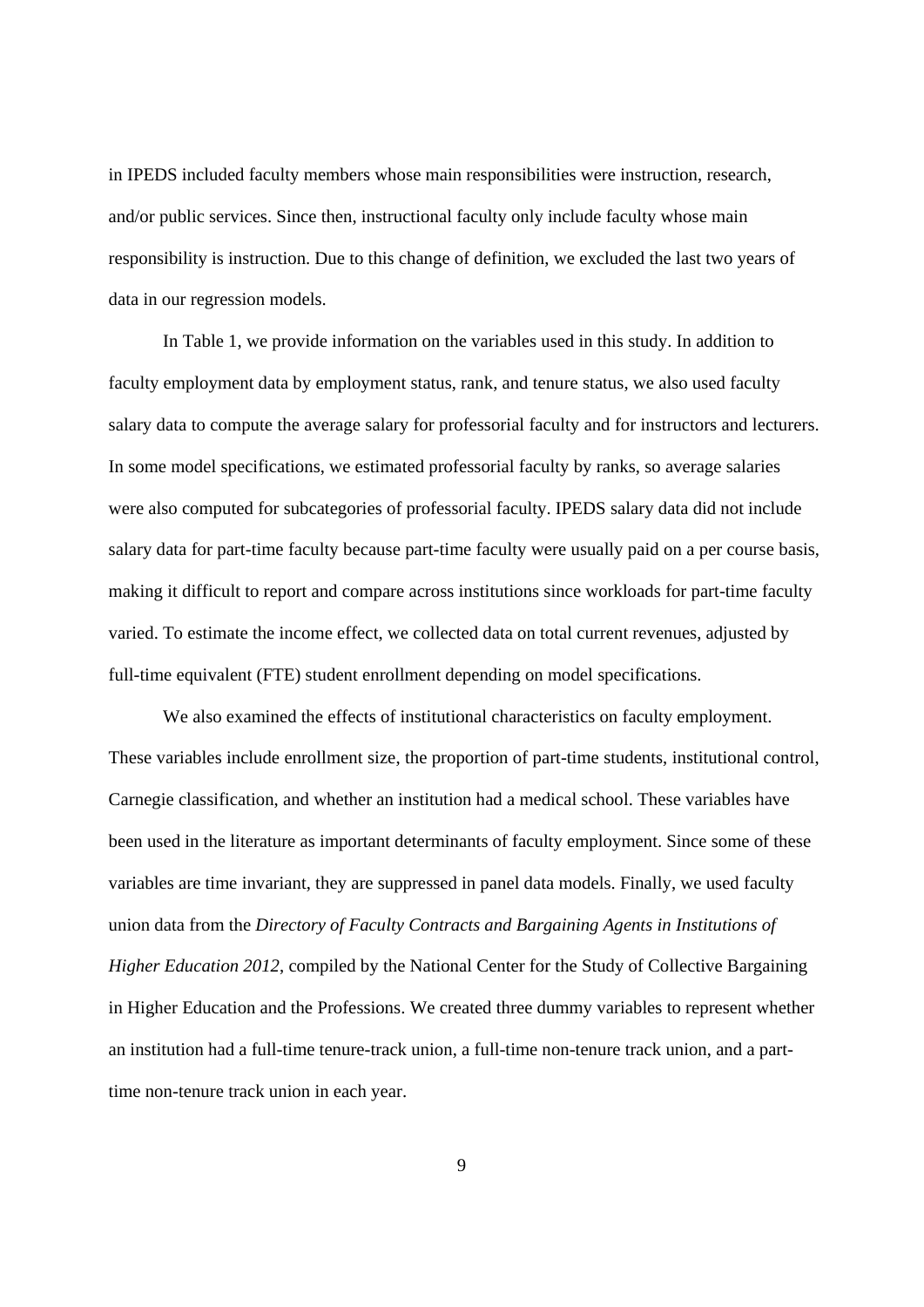#### **4. Trends of Faculty Employment**

-

Table 2 reports the shares of part-time faculty, full-time lecturers and instructors, and professorial faculty by type of institutional control and Carnegie classification.<sup>4</sup> Because the definition of instructional faculty changed in 2012–13, we use data from 2011–12 as our most recent data points in order to make comparisons with earlier years. Several observations can be made here. First, the variation in faculty composition across institutional types is substantial. For example, in 1993–94, the proportions of part-time faculty ranged from a low of 19.4% at public doctoral/research institutions to a high of 51.8% at private master's institutions.<sup>5</sup> Also, based on the standard deviations reported in parentheses, it is clear that faculty composition varied within each category of institutions. Second, generally speaking, private institutions employed more contingent faculty than their public counterparts (i.e., almost 50% private vs. 35% at public institutions). This is true except for bachelor's institutions, where public institutions had a higher proportion of contingent faculty than their private counterparts. Third, among public institutions, doctoral/research institutions had the highest proportion of professorial faculty while bachelor's institutions had the highest proportion of contingent faculty, In contrast, among private institutions, doctoral/research institutions and bachelor's institutions had the highest proportion of full-time professorial faculty. Finally, from 1993 to 2011, there was a significant increase in the proportion of part-time faculty and a significant decrease in the proportion of full-time

<sup>4</sup> Carnegie classification is based on the 2010 edition (Carnegie Foundation for the Advancement of Teaching, 2011). The numbers of institutions listed in this table are based on all institutions that were included in each category in 2010. The actual numbers used to compute the proportions in the table may differ due to missing data. However, using a consistent sample of institutions in 1993 and 2013 yielded very similar results. This sample provides us with a relatively homogenous group of institutions with sufficient variation in faculty employment. We do not include baccalaureate/associate's colleges, theological institutions, or specialized schools and centers because these institutions usually have different faculty employment practices than general purpose colleges and universities. <sup>5</sup> Our sample does not include two-year colleges, where proportions of part-time faculty and full-time non-tenure track faculty are much higher than those at four-year institutions.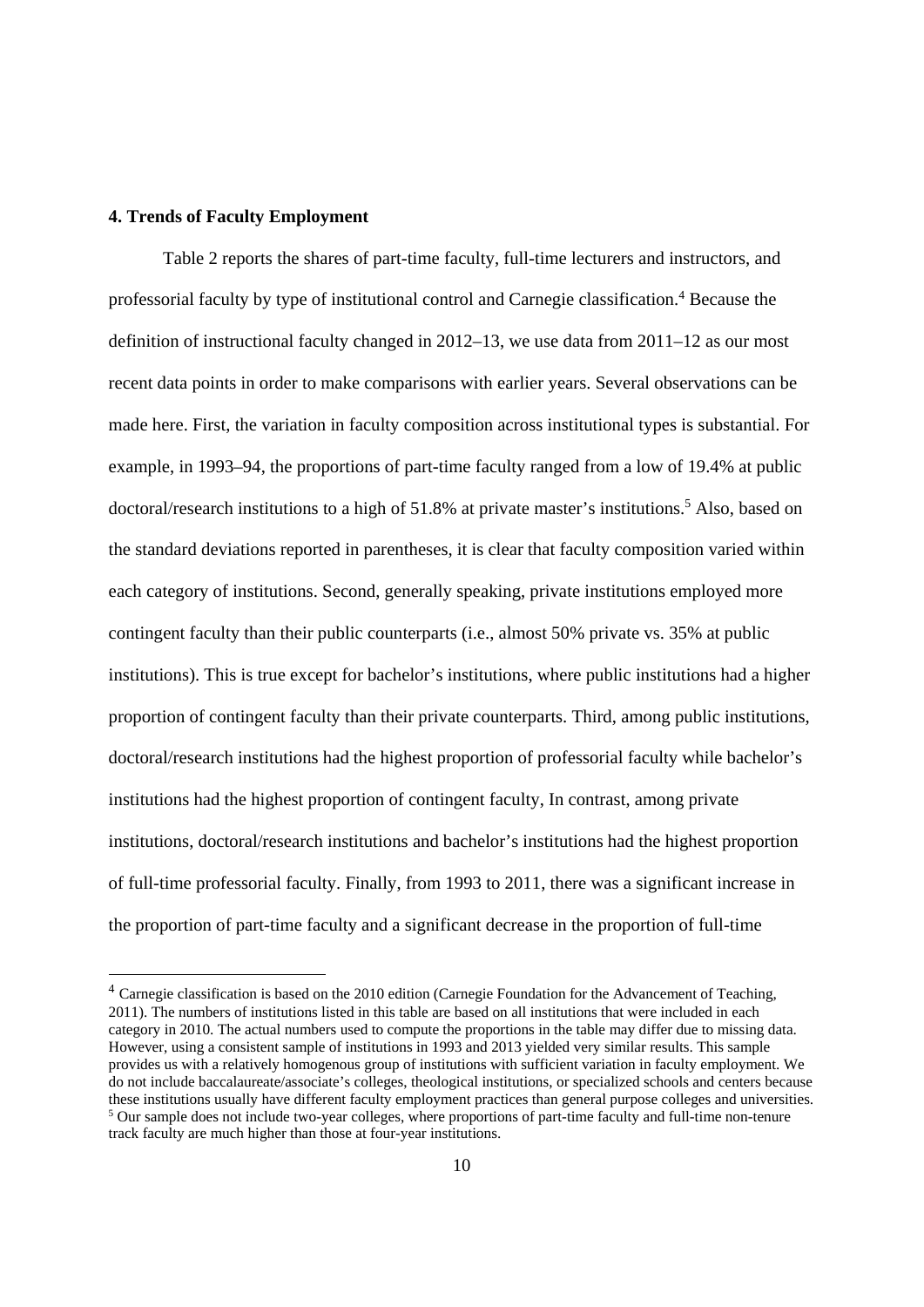professorial faculty. The proportion of full-time lecturers and instructors remained relatively stable over the study period, at around 11% of total faculty.<sup>6</sup> The shift from full-time professorial faculty to part-time faculty seems to be more pronounced among public institutions than among private institutions. This is consistent with the view that declining public support for higher education has propelled colleges and universities to use part-time faculty as a cost-saving strategy.

#### [INSERT TABLE 2 ABOUT HERE]

 Figure 1 shows the trend of faculty employment during the study period. The graph indicates a consistent increase in part-time faculty and a steady decrease in professorial faculty over time, while the proportion of full-time lecturers and instructors remained quite stable. The break in the trend line between 2011 and 2012 is due to the change in the definition of instructional faculty in the Fall Staff Survey, which excluded faculty members whose main responsibility was research and public service and restricted the category to faculty whose main responsibility was instruction. Because part-time faculty members are hired mainly for the purpose of teaching, their proportion was higher after 2011.

#### [INSERT FIGURE 1 ABOUT HERE]

The change in the distribution of faculty among part-time faculty, full-time lecturers and instructors, and professorial faculty is related to, but different from the change in the distribution of faculty employment by tenure status due to the change in tenure eligibility among full-time faculty. Table 3 reports the share of non-tenure track full-time faculty by academic rank for each type of institution. First, across different academic ranks, there is a clear divide between full-time

-

<sup>6</sup> This trend differs from earlier studies (e.g., Anderson 2002; Conley & Lesley 2002; Ehrenberg & Zhang 2005; Zhang & Liu 2010) because researchers used the total number of full-time faculty as the denominator to calculate the share of full-time teaching faculty, while we used the total number of faculty, both part-time and full-time, to compute this proportion.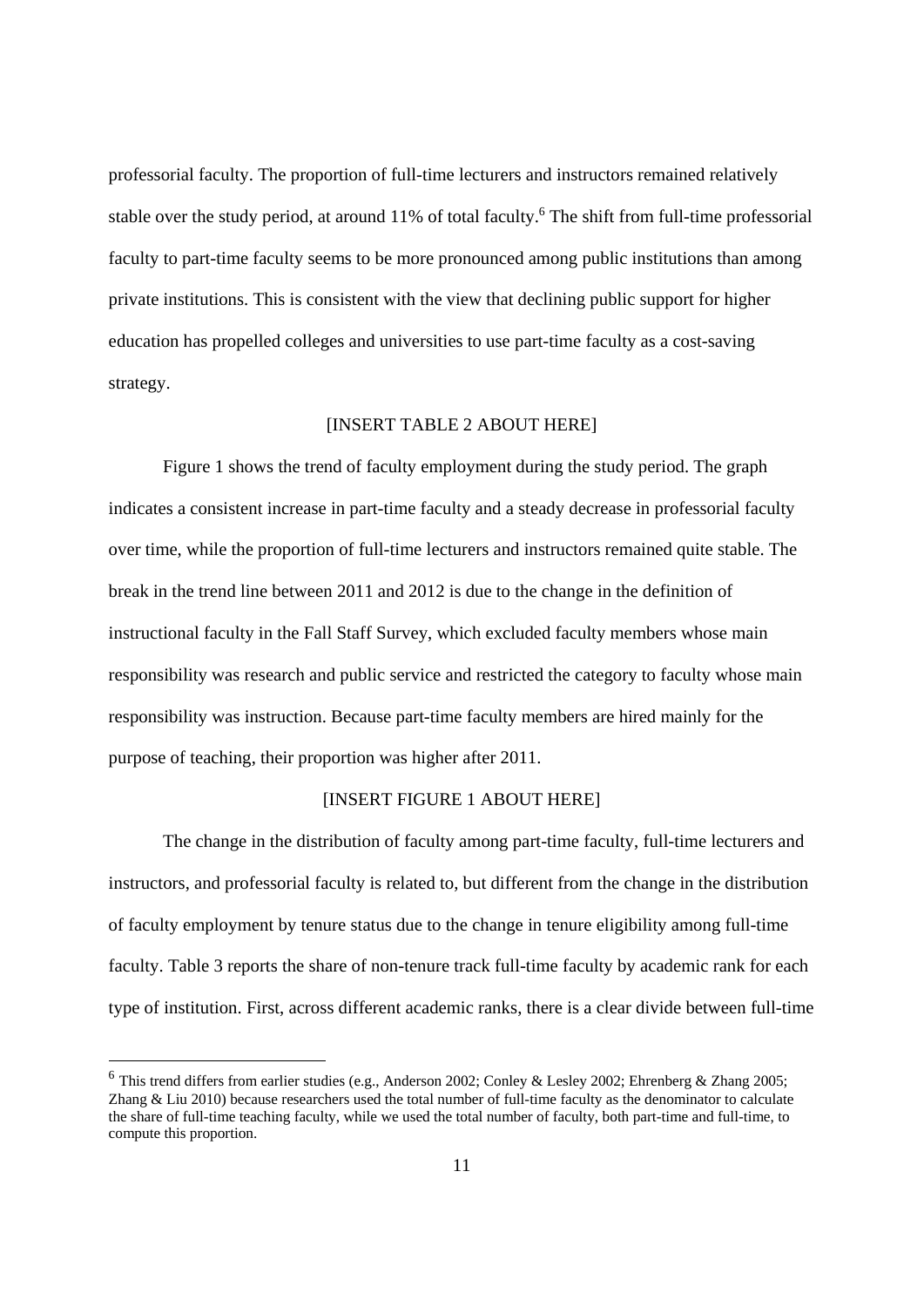lecturers/instructors and professorial faculty. While the (vast) majority of lecturers and instructors were not tenure eligible, the reverse was true for all three ranks of full-time professorial faculty. This is not surprising, given the job descriptions for teaching faculty and tenure criteria at most four-year colleges and universities. Among the three professorial ranks, assistant professors had the highest proportion and full professors had the lowest proportion of faculty who were not tenure eligible. Second, tenure eligibility of lecturers and instructors seems to be related to the level of institutional emphasis on instruction. For example, private institutions, on average, had higher proportions of lecturers and instructors who were tenure eligible, reflecting their desire to maintain a stable, effective instructional faculty. In addition, among both public and private institutions, bachelor's institutions had the highest proportion of teaching faculty eligible for tenure. This was true in both 1993 and 2011, although the difference was not as pronounced in the latter year.

#### [INSERT TABLE 3 ABOUT HERE]

Finally, from 1993 to 2011, there was a significant increase in the proportions of all ranks of full-time, non-tenure track faculty. For all four-year institutions, 22.4% of all full-time faculty were not eligible for tenure in 1993; this proportion increased to 34.0% in 2011. Broken down by rank, the proportions in 1993 were 80%, 23.7%, 8.9%, and 5.0% for lecturers/instructors, assistant professors, associate professors, and full professors, respectively. These proportions increased across the board to 94.7%, 35.6%, 15.9%, and 9.7% in 2011. Aggregating across professorial faculty, the proportion not eligible for tenure increased from 12.1% in 1993 to 20.3% in 2011 (these two proportions are not reported in the table). So, roughly speaking, 1 out of every 5 professors was not eligible for tenure in 2011; for assistant professors the ratio was 1 out of every 3.

12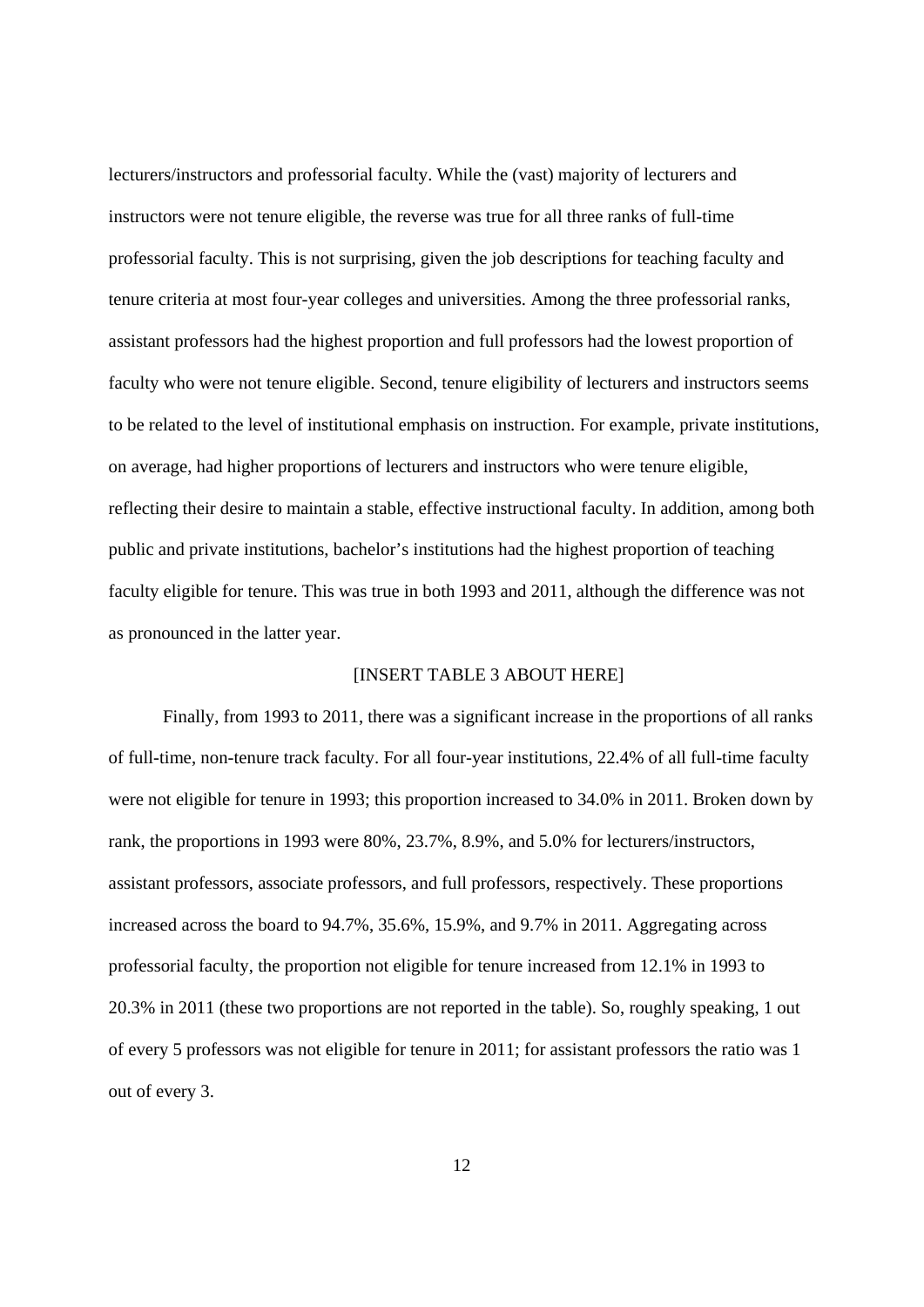Figure 2 shows the trend of tenure eligibility by faculty rank during the study period. The graph indicates a gradual but steady increase in the proportion of non-tenure track full-time faculty over time for all ranks of full-time faculty. Despite the clear divide between lecturers/instructors and professors, a significant proportion of professorial faculty, especially assistant professors, were not on tenure tracks in 2011. Not surprisingly, when only instructional faculty data are considered in the last 2 years of the study period in Figure 2, the proportion of professorial faculty who were not on tenure tracks becomes lower, suggesting a high proportion of professorial faculty who were not eligible for tenure in research and public service positions.

#### [INSERT FIGURE 2 ABOUT HERE]

#### **5. Econometric Analysis**

In this section, we present a formal regression analysis to examine how faculty employment is influenced by various economic and institutional factors. We consider a dynamic panel data model where the employment levels of different types of faculty depend on each other. In other words, if the faculty employment in category *i* in one year is high, it affects faculty employment in subsequent years not only in category *i*, but also in other categories. One of the empirical decisions is how many categories of faculty employment to estimate separately. The basic categories examined in the literature include part-time faculty, full-time lecturers/instructors, and professorial faculty; however, based on the time trends we identified in the proceeding section, it appeared appropriate to separate assistant professors from associate and full professors. Nearly every 1 out 3 assistant professors in recent years was not on a tenure track, while the proportion was much lower among associate and professors. In addition, assistant professors, even those on tenure tracks, have much less job security than tenured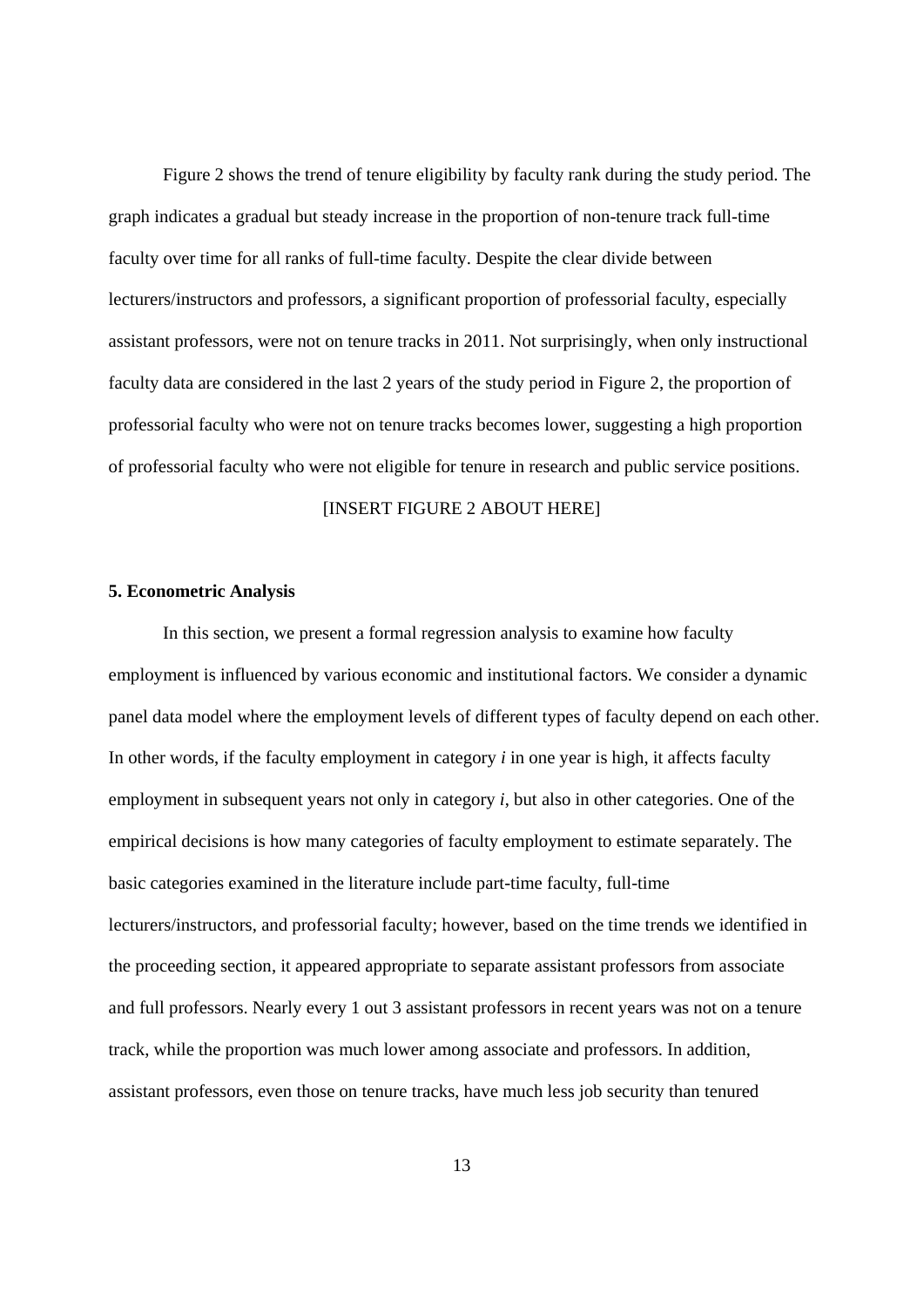associate and full professors. For these reasons, employment decisions related to assistant professors are probably quite different than those related to their more senior counterparts.

Formally, we consider four mutually-exclusive faculty types in our empirical model: parttime faculty, full-time lecturers/instructors, assistant professors, and associate and full professors.7 Take part-time faculty as an example. The number of part-time faculty at institution *i* in year  $t$  ( $PT_{it}$ ) is specified to be a function of employment of each of the four faculty types in year  $t-1$  ( $Fac<sub>ij,t-1</sub>$ ); the average salary of each of the three full-time faculty types for which we have data in year *t* ( $Fac\_Sal_{ijt}$ ); institutional revenue in year *t* ( $Rev_{it}$ ); and a vector of institutional characteristics including, for example, enrolment  $(X_{it})$ , institutional fixed effects  $(\eta_i)$ , time fixed effects  $(\theta_t)$ , and a random error term  $(\mu_{it})$ :

 $PT_{it} = \alpha_0 + \sum_{j=1}^{4} \alpha_{1j} Fa c_{ij,t-1} + \sum_{j=2}^{4} \alpha_{2j} Fa c_{j,t} + \alpha_3 Rev_{it} + X_{it} \beta + \eta_i + \theta_t + \mu_{it}$  (Eq. 1) where  $j = 1, 2, 3, 4$ , representing part-time faculty, full-time lecturers/instructors, assistant professors, and associate and full professors, respectively. The same equation can be estimated for each of the four faculty types. Institutional fixed effects control for variables not included in the model that are relatively fixed over time and might be expected to influence faculty employment levels (e.g., institutional control, Carnegie classification, institutional location, etc.). Likewise, time fixed effects control for national level variables that vary over time that might influence an institution's employment decisions (e.g., the supply of PhDs, unemployment rate, etc.). Since the error terms could be autoregressive (i.e., institutions that employ a higher or lower number of certain types of faculty in one time period are likely to employ a higher or lower number of those types of faculty in the next period), the above model is estimated using

-

<sup>&</sup>lt;sup>7</sup> Unfortunately, although IPEDS reports data on average salary for full-time faculty by ranks, these data are not available for part-time faculty or full-time faculty by tenure status.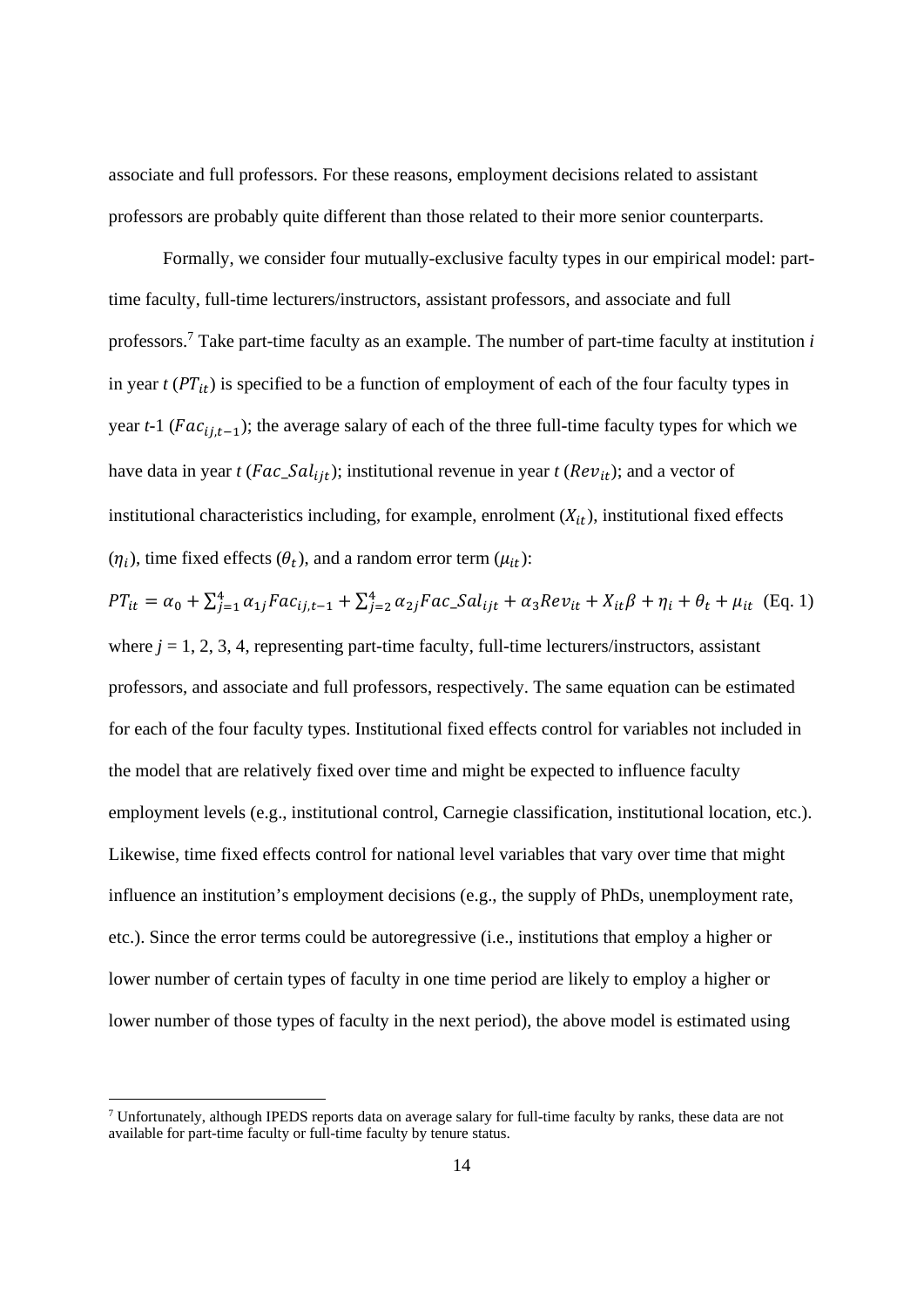dynamic panel data modeling techniques (Arellano & Bond 1991). Statistical tests suggest that one lag term is sufficient to account for the autoregressive nature of error terms.

 Table 4 presents results from Eq. 1; values for the dependent variables are the logarithms of the numbers of part-time faculty, full-time lecturers and instructors, assistant professors, and associate and full professors, respectively. Because faculty employment data are only available for odd-numbered years between 1993 and 2001, we only use data from 2001–2011 in our empirical models. First, these models estimate how previous levels of faculty employment affected recent levels. Not surprisingly, all four estimated coefficients on the diagonal line are large and significant, suggesting that the number of faculty in each category in a given year significantly predicts the number of faculty in the same category in the next year.

Based on data from a cross-sectional sample of four-year colleges and universities, Zhang and Liu (2010) suggested that a change in the number of faculty in a particular category is negatively related to its adjustment costs. When adjustment costs are low (e.g., part-time faculty), it is more difficult to predict the future employment level based on the current employment level. However, the results in Table 4 indicate that among the four types of faculty, the largest estimated coefficients are associated with part-time faculty, while the smallest estimated coefficients are associated with associate and full professors. This counter-intuitive result is due to our fixed effects models, which already account for the stable employment levels of professorial faculty. A simple correlation of faculty employment levels across years confirms this interpretation. The strengths of inter-temporal correlation coefficients become stronger moving from part-time faculty to full-time lecturers/instructors to assistant professors to associate and full professors. For example, the correlations between the (log) numbers of each faculty type in 2001–01 and 2011–12 are 0.72, 0.80, 0.90, and 0.92 for part-time, full-time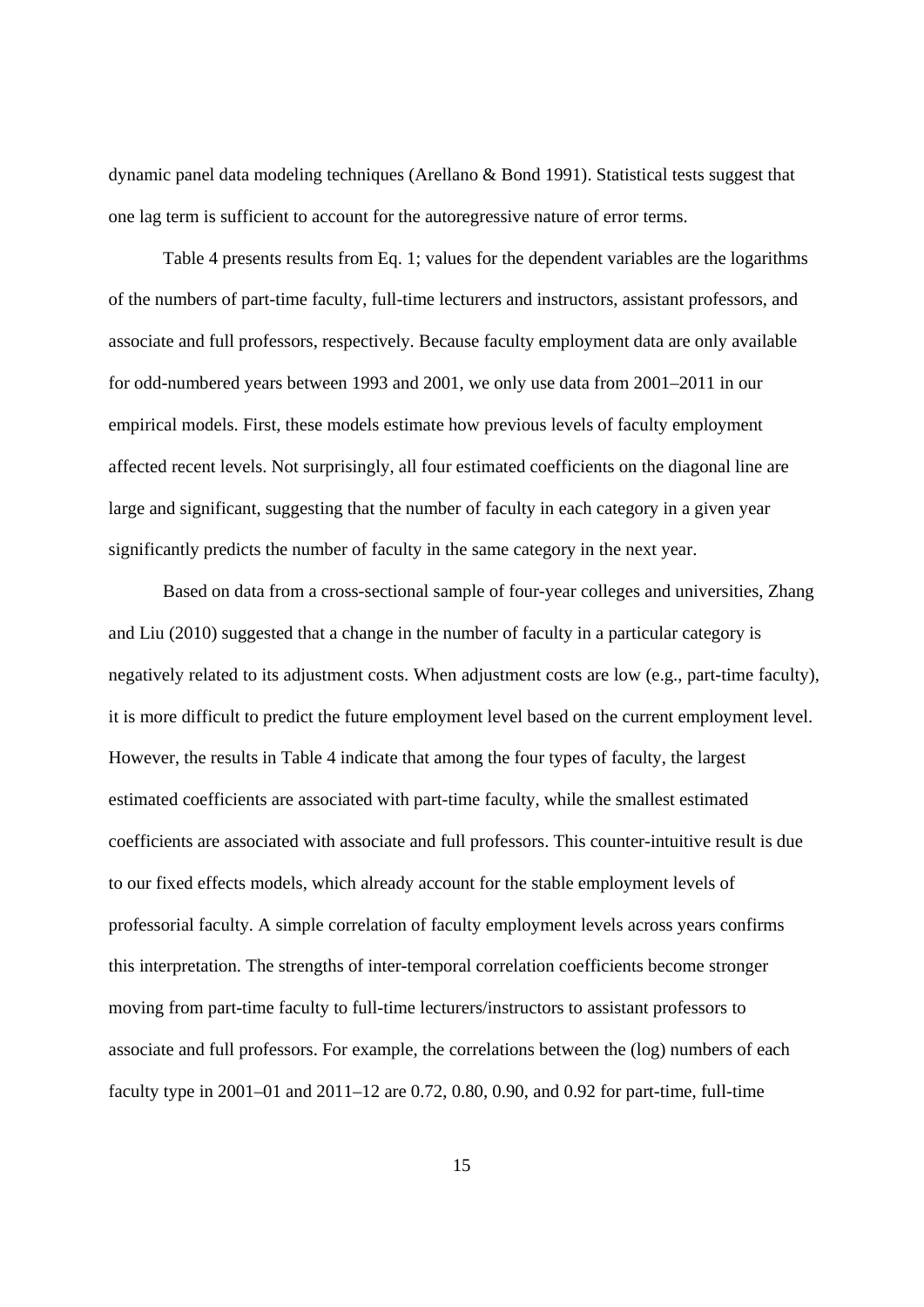lecturers/instructors, assistant professors, and associate and full professors, respectively.<sup>8</sup> The difference between inter-temporal correlation and fixed effects models makes perfect sense because employment of part-time faculty and full-time lecturers is related to institutional longterm strategies; thus, it is easier to predict the change in future years, given the change in a specific year. Changes in professorial faculty employment, especially at the associate and full professor levels, depend on factors such as retirement and promotion as much as new hires, and therefore changes are less predictable over time.

### [INSERT TABLE 4 ABOUT HERE]

 Off-diagonal coefficients also reveal some interesting patterns. Most pronounced among them is the result that changes in the number of part-time faculty are negatively related to changes in the numbers of full-time lecturers/instructors and associate/full professors, which is consistent with the notion that part-time faculty are hired to fulfill teaching needs that are unmet by full-time faculty members. The interdependence among full-time faculty members is mostly positive, except that the changes in the number of assistant professors are negatively related to changes in the number of associate and full professors. This negative relationship can be explained by the promotion of assistant professors and the employment of new assistant professors to fill vacancies left by senior professors due to retirement or moves.

 The next three variables in the table are (log) average salaries for full-time lecturers/instructors, assistant professors, and associate and full professors. Estimated price elasticities are largely consistent with what economic theories would predict (i.e., negative ownprice elasticity and positive cross-price elasticity). For example, the price elasticities for all three types of full-time faculty are significant and negative, suggesting that as one type of faculty

-

<sup>&</sup>lt;sup>8</sup> As one may expect, the inter-temporal correlation coefficients decrease as the length of time increases. We use the correlations between data from 2001–02 and 2011–12 to summarize the strength of inter-temporal correlation across these four types of faculty. Complete tables of correlation coefficients are available upon request.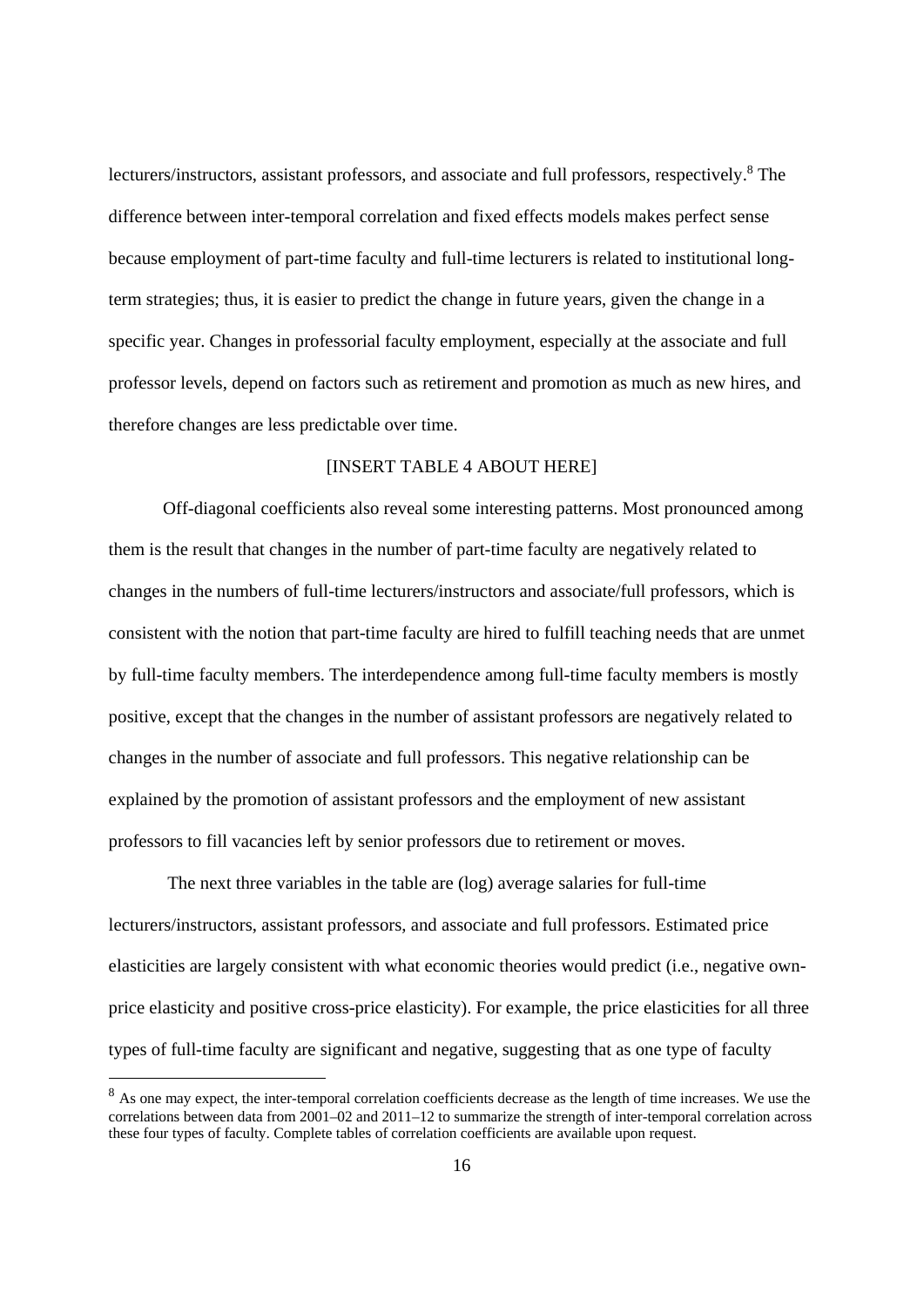becomes more expensive over time, its employment level decreases. For full-time lecturers/instructors, a 10% increase in salary is associated with a 1.7% decrease in employment; for assistant professors, the employment reduction is 2.6% and for associate and full professors it is 1.4%. The positive cross-price elasticities between assistant professors and associate/full professors suggest that as associate/full professors become more expensive related to assistant professors, the employment level for assistant professors rises, while that for associate and full professors falls.

 Results also suggest that wealthier institutions employ fewer part-time faculty and fulltime lecturers/instructors. On average, a 10% increase in current revenues is associated with a 2.3% (not statistically significant) reduction in the number of part-time faculty and a 3.8% reduction in the number of full-time lecturers/instructors. Estimates also show a positive income effect for assistant professors with marginally significant effects, and close to no effect on associate and full professors. These results are consistent with the view that prestige-maximizing institutions perceive a high proportion of part-time faculty and full-time teaching faculty as undesirable.

 In addition, faculty employment in all categories is positively influenced by student enrollment. For example, a 10% increase in FTE student enrollment is associated with a 3.2% increase in the number of part-time faculty, a 2.7% increase in the number of full-time lecturers and instructors, a 1.7% increase in the number of assistant professors, and a 0.9% increase in the number of associate and full professors. While these effects are all positive and significant, institutions mainly rely on part-time faculty and full-time teaching faculty to fulfill additional teaching needs. The mixture of enrollment also matters. When total FTE enrollment is held

17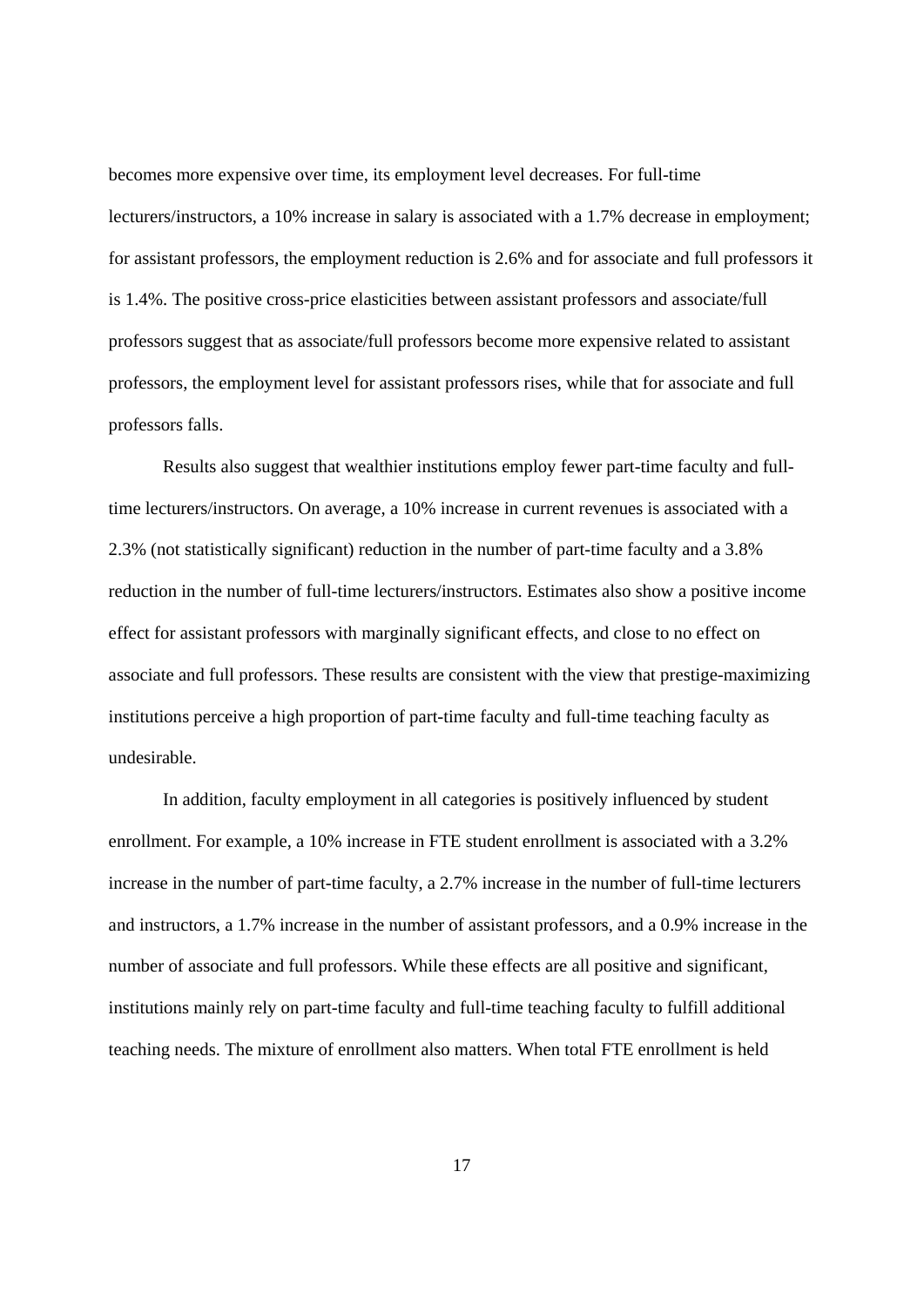constant, an increase in the proportion of part-time students is associated with an increase in the number of part-time faculty.

 Finally, the three union variables do not seem to affect faculty employment of different types. In addition to the possibility that the effects of unions are unclear, as we discussed earlier in the paper, the small number of institutions that changed their union statuses during the sample period may also be a factor. For example, during the years included in our panel data models, only about 2 dozen institutions had changed their statuses on at least one of the three union variables, accounting for less than 2% of institutions included in our sample. As a result, most estimates are not statistically significant. The only two statistically significant estimates are the effects of part-time faculty unions on the employment levels of part-time faculty and full-time teaching faculty. Results suggest that part-time faculty unions support the expansion of part-time faculty, which limits the expansion of full-time teaching faculty.

 To examine whether faculty employment patterns vary across types of institutions, we ran separate analyses for doctoral/research institutions, master's institutions, and bachelor's institutions. Results are reported in Appendix Tables A–C. This set of tables reveals qualitatively similar patterns across the three types of institutions. For example, with regard to the relationship between the change in employment levels in a given year and the change in the next year, the largest estimated coefficients are associated with part-time faculty across all three types of institutions, while the lowest estimated coefficients are associated with associate and full professors at bachelor's and master's institutions, and with assistant professors at doctoral/research institutions. Own-price elasticities within each faculty type are consistently negative across all three types of institutions, while cross-price elasticities are generally positive, especially between assistant professors and associate/full professors.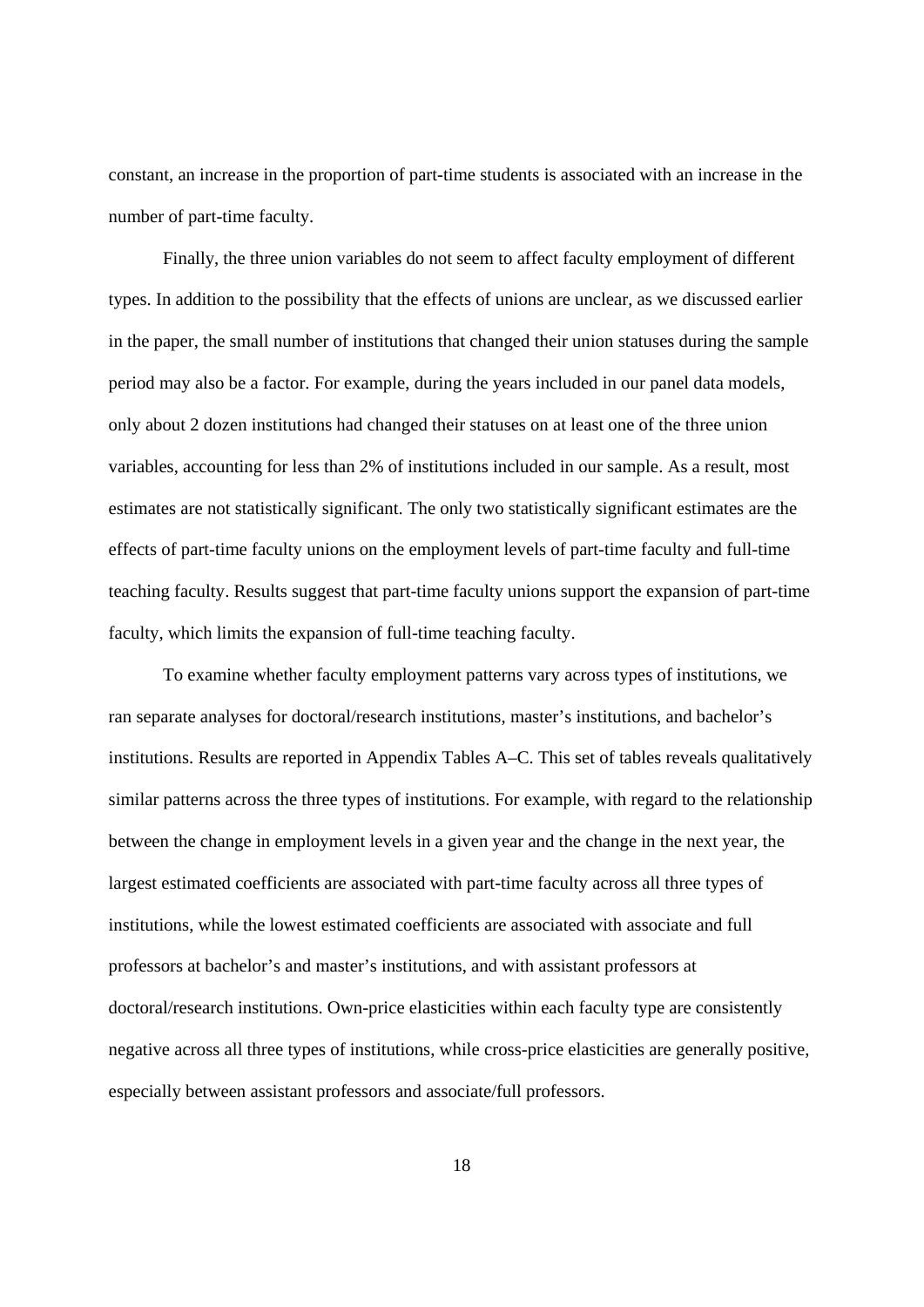Across all three types of institutions, our estimates indicate negative revenue effects for part-time faculty and full-time lecturers/instructors and positive effects for assistant professors. An increase in student enrollment is associated with an increase in faculty employment in all categories overall. The largest impact, however, differs across institutions. Among doctoral/research institutions, the numbers of full-time lecturers/instructors and assistant professors increased the most, while among master's and bachelor's institutions, the numbers of part-time faculty and full-time lecturers and instructors increased the most. The employment level of part-time faculty is positively related to the proportion of part-time student enrollment; however, estimates and significance levels vary across types of institutions.

 In the next step of the analysis, we had hoped to use similar dynamic panel data models to examine determinants of the increasing employment of non-tenure track full-time professorial faculty; however, this approach was not possible because IPEDS data for one of the key elements in Eq. 1, the average salary for each type of faculty, are not differentiated by tenure track status. Given this major limitation, we chose to take a cross-sectional approach to examine variations in the prevalence of non-tenure-track faculty across institutions. Although this approach does not generate strong causal inferences like the dynamic panel data approach, it nonetheless sheds light on the factors that may be related to the increasing usage of non-tenure track faculty. In Table 5, we present results from our two models, with full-time lecturers/instructors included (the first model) and excluded (the second model). These cross-sectional models include several additional institutional characteristics that are constant over time (e.g., whether an institution has a medical school, private vs. public, and Carnegie classification). Results presented here are estimated using pooled data with year dummies. Year-by-year results are very similar (only with smaller *t*-values) to those discussed previously in this section.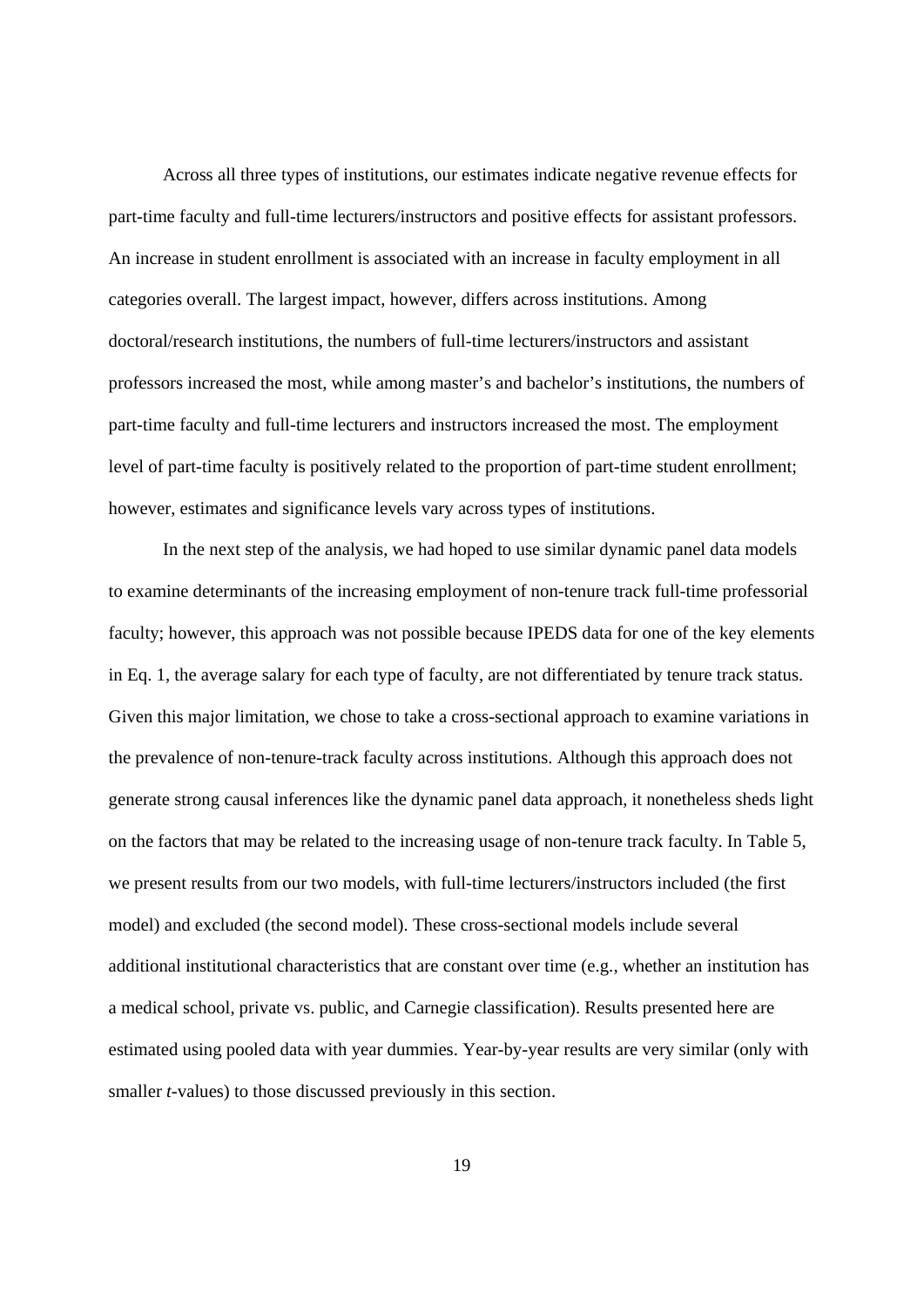#### [INSERT TABLE 5 ABOUT HERE]

 The first model includes all full-time faculty (i.e., professors and full-time lecturers and instructors), while the second model incudes only faculty with professorial ranks. These two models yield similar results. For example, institutional wealth is negatively related to the share of full-time faculty who were not on tenure tracks. In other words, wealthier institutions employed a higher proportion of tenured or tenure-track faculty. Larger institutions, as measured by FTE student enrollment employed fewer non-tenure track faculty. This is consistent with the notion that large institutions are better able to reassign faculty to different positions in the event of workload changes; further, large institutions, especially doctoral/research institutions, can hire graduate students to teach undergraduate courses, thus reducing the need for part-time faculty and full-time non-tenure track faculty. Institutions with a large proportion of part-time students employed more non-tenure track faculty.

In additional analyses not reported in this table, we add the share of doctoral students to test whether institutions with more doctoral students employ fewer full-time non-tenure track faculty. Because the vast majority of master's and bachelor's institutions have no doctoral students, this additional model is estimated for research and doctoral institutions only. Results confirm a negative association between the share of doctoral students and the share of full-time non-tenure track faculty; however, a higher share of doctoral students does not necessarily decrease the share of non-tenure track faculty among full-time professorial faculty. In other words, institutions use graduate students to substitute full-time lecturers and instructors, but not full-time faculty with professorial ranks.

 Institutional characteristics are also related to the employment of full-time non-tenure track faculty. Institutions with medical schools employed a much higher proportion of non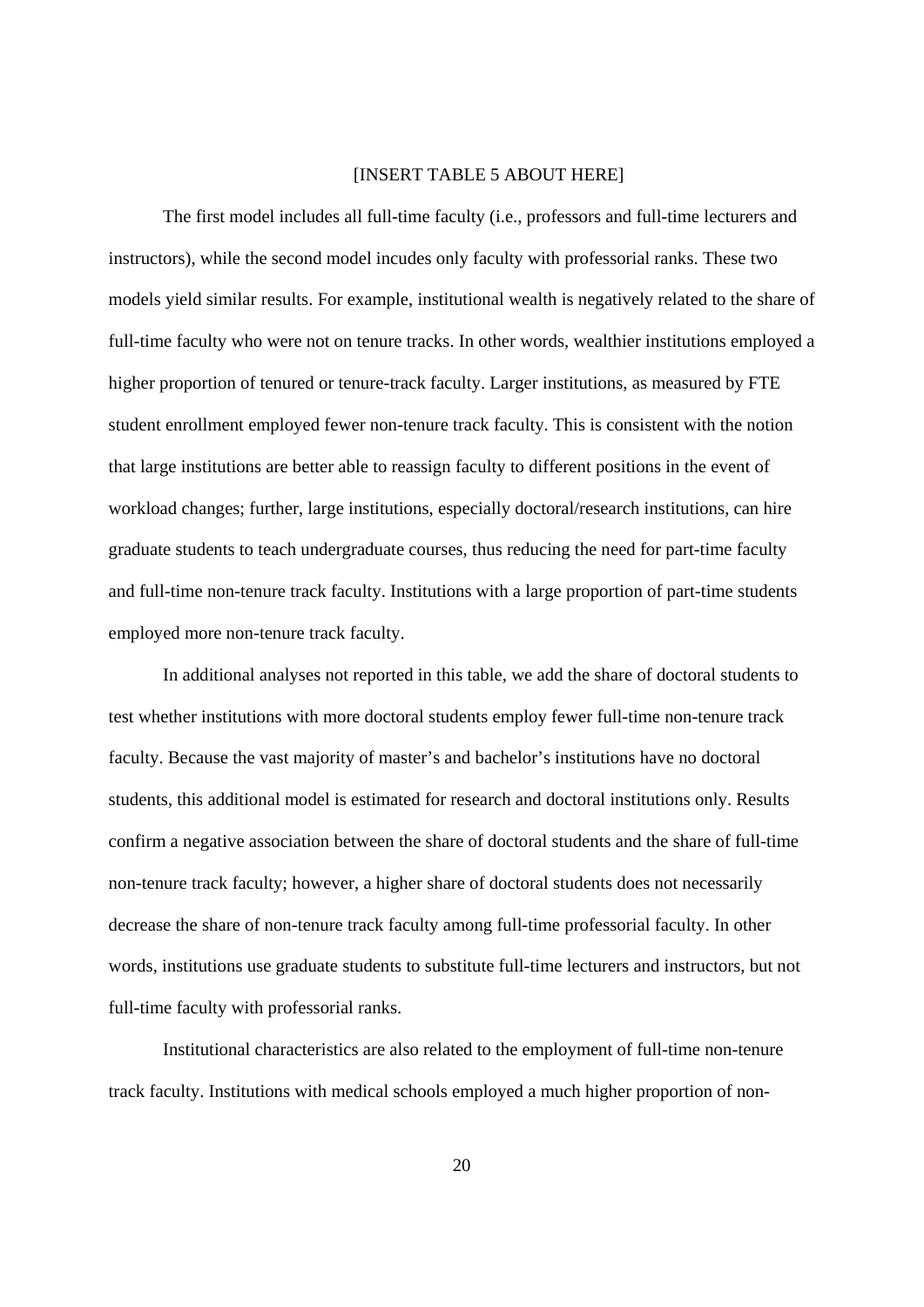tenure track faculty than institutions without medical schools. Medical schools have a tradition of hiring clinical and research faculty whose contracts are tied to the durations of external grants. Private institutions employed more non-tenure track faculty than their public counterparts, indicating that private institutions may have more flexibility in faculty employment, and thus be more likely to pursue cost savings and economic efficiency. The share of non-tenure track fulltime faculty was higher at doctoral/research institutions than at master's and bachelor's institutions. This is probably due to the emphasis on research for tenure-track faculty at doctoral/research institutions. In addition, because of their higher compensation levels, academic appointments at doctoral/research institutions (even non-tenure track appointments) are more attractive than similar appointments at master's and bachelor's institutions.

 Finally, there are significant variations across institutions in the share of full-time nontenure track faculty by union status. As expected, at institutions with full-time tenure track faculty unions, full-time non-tenure track employees comprised a lower share of the overall faculty, because the goal of a full-time tenure track faculty union is to increase salaries and protect the job security of these faculty members. The positive association between the presence of a full-time non-tenure track union and the proportion of faculty comprised of full-time nontenure track employees is a bit surprising, because the presence of these unions may discourage institutions from hiring more full-time non-tenure track faculty. However, the presence of these unions may improve working conditions (e.g., salaries and benefits, job security) of full-time non-tenure track faculty, thus making the institutions more attractive. This positive association could also be due to reverse causation (i.e., that when a large share of faculty are full-time nontenure track employees, non-tenure track faculty unions are more likely to be created). Similarly, the negative association between the presence of part-time faculty unions and the share of full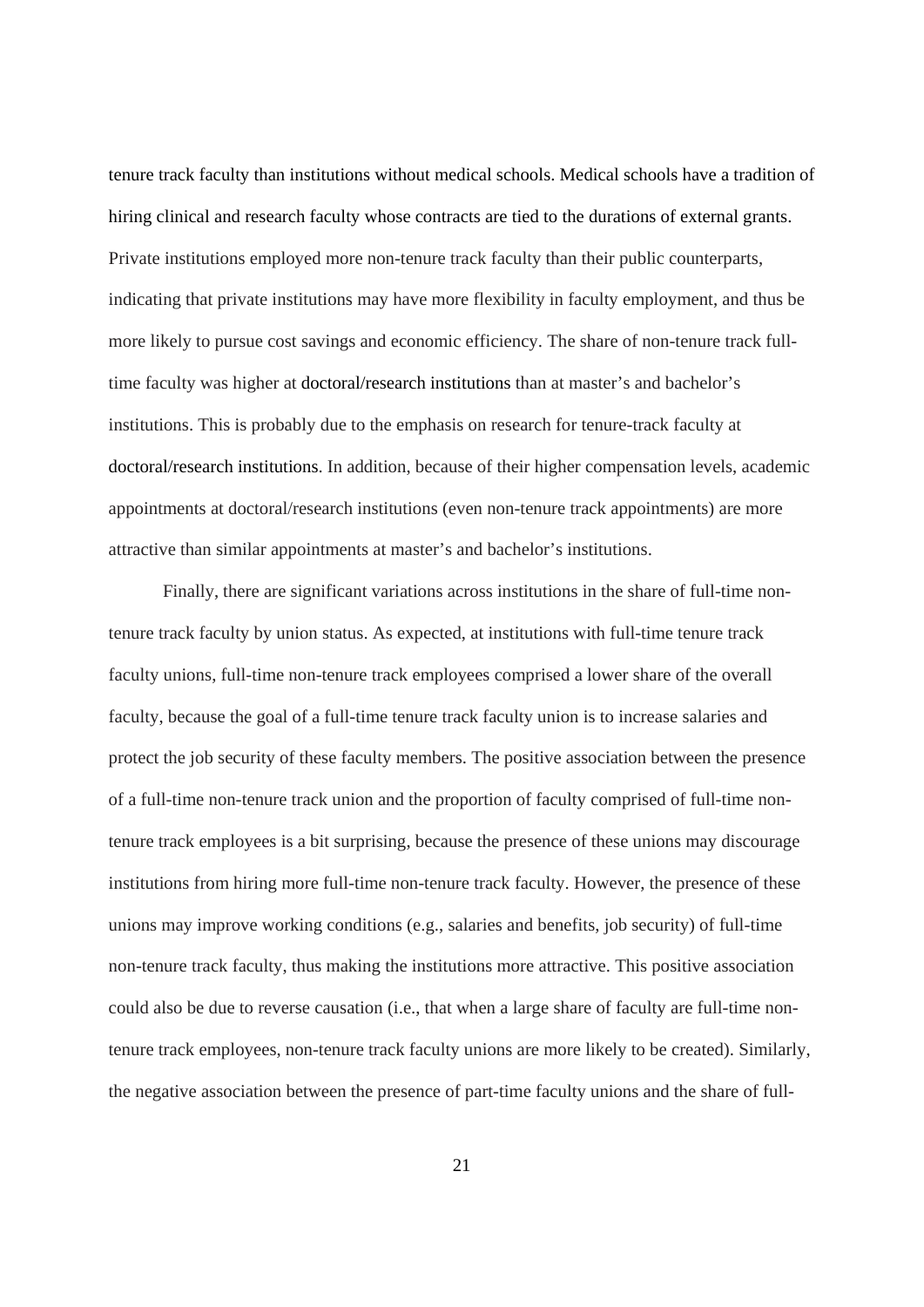time non-tenure track faculty could also be due to reverse causation (i.e., when there are many part-time and few full-time non-tenure track faculty, part-time faculty unions are more likely to be created). Again, these observations are based on cross-institutional variations. When we used dynamic panel data models without controlling for salaries, all union variables became statistically insignificant.

#### **6. Concluding Remarks**

In this paper, we used panel data models to examine variations and changes in faculty employment at four-year colleges and universities in the United States in recent decades. Our study produced several findings. First, the share of total faculty comprised of part-time employees has continued to grow during the last two decades or so, from about 30% in 1993 to about 38% of total faculty in recent years. The proportion of full-time lecturers and instructors, however, has been relatively stable, hovering around 11% of the total faculty during the study period. One significant change is the growing share of non-tenure track faculty among full-time faculty, especially among the professorial ranks. Roughly 1 out of every 5 professors is not eligible for tenure; for assistant professors, that ratio grows to 1 out of every 3. The significant increase in the proportion of non-tenure track professorial faculty is the most recent trend signaling the slow, continuing erosion of the tenure system in U.S. higher education since the 1970s.

Second, our dynamic panel data models indicate that employment levels of different faculty types respond to a variety of economic and institutional factors. Negative own-price elasticities within faculty types and positive cross-price elasticities suggest that everything else being equal, higher education institutions employ faculty whose salaries and benefits are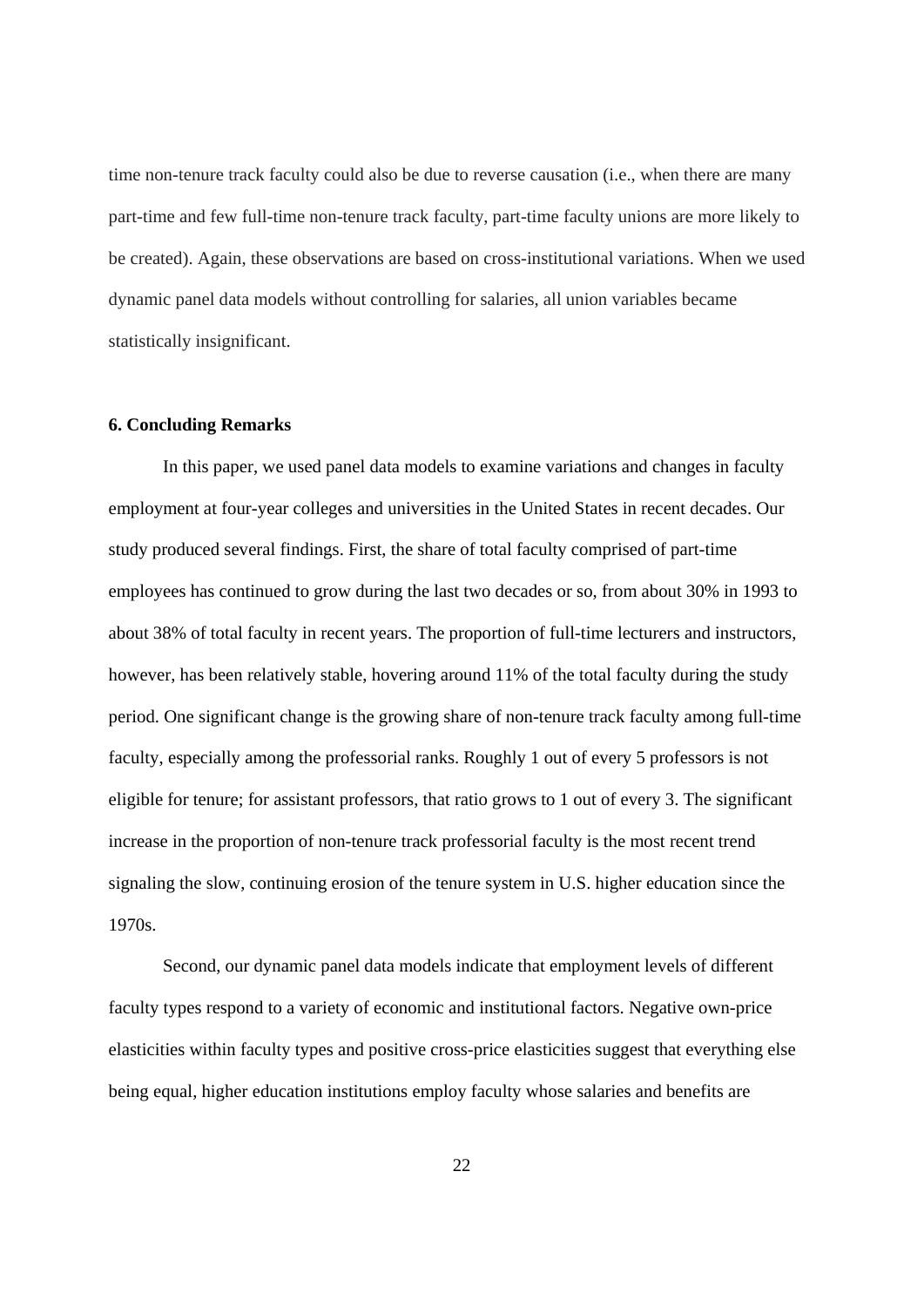relatively less expensive. The large gap in compensation between part-time faculty and full-time faculty has certainly contributed to the increasing use of part-time faculty over time. In addition, although prestige-maximizing institutions hire more professorial faculty than part-time faculty and full-time teaching faculty, the slowly deteriorating financial situations at most colleges and universities have led to an over-reliance on contingent academic workers. The growing unionization of these contingent faculty members will probably slow down the process a bit; however, our empirical models were not able to detect these effects because very few transitions in union status occurred during the study period.

Third, a cross-sectional comparison of the share of full-time non-tenure track faculty reveals significant variations across institutions. Full-time non-tenure track faculty are more prevalent at private institutions, institutions with medical schools, and doctoral/research institutions. In addition, large and wealthy institutions hire fewer full-time non-tenure track faculty members, as do institutions with fewer part-time students. Again, the effect of union status is not clear and may suffer from reverse causation in cross-sectional models.

Given the precarious fiscal environment encountered by many colleges and universities and the current over-supply of doctoral degree holders in many academic fields, it is almost certain that the use of contingent faculty—part-time faculty, full-time lecturers and instructors, and non-tenure track professors—will continue to grow. The question is whether we have achieved a new equilibrium of faculty composition (Monk, Dooris, & Erickson 2009) or are on a slippery slope that will eventually lead to the dissolution of tenure as we know it. Faculty unionization is an important factor to consider when contemplating this question. On one hand, the unionization of contingent faculty could reduce incentives for institutions to hire more such employees. At the University of Cincinnati, for example, full-time non-tenure track faculty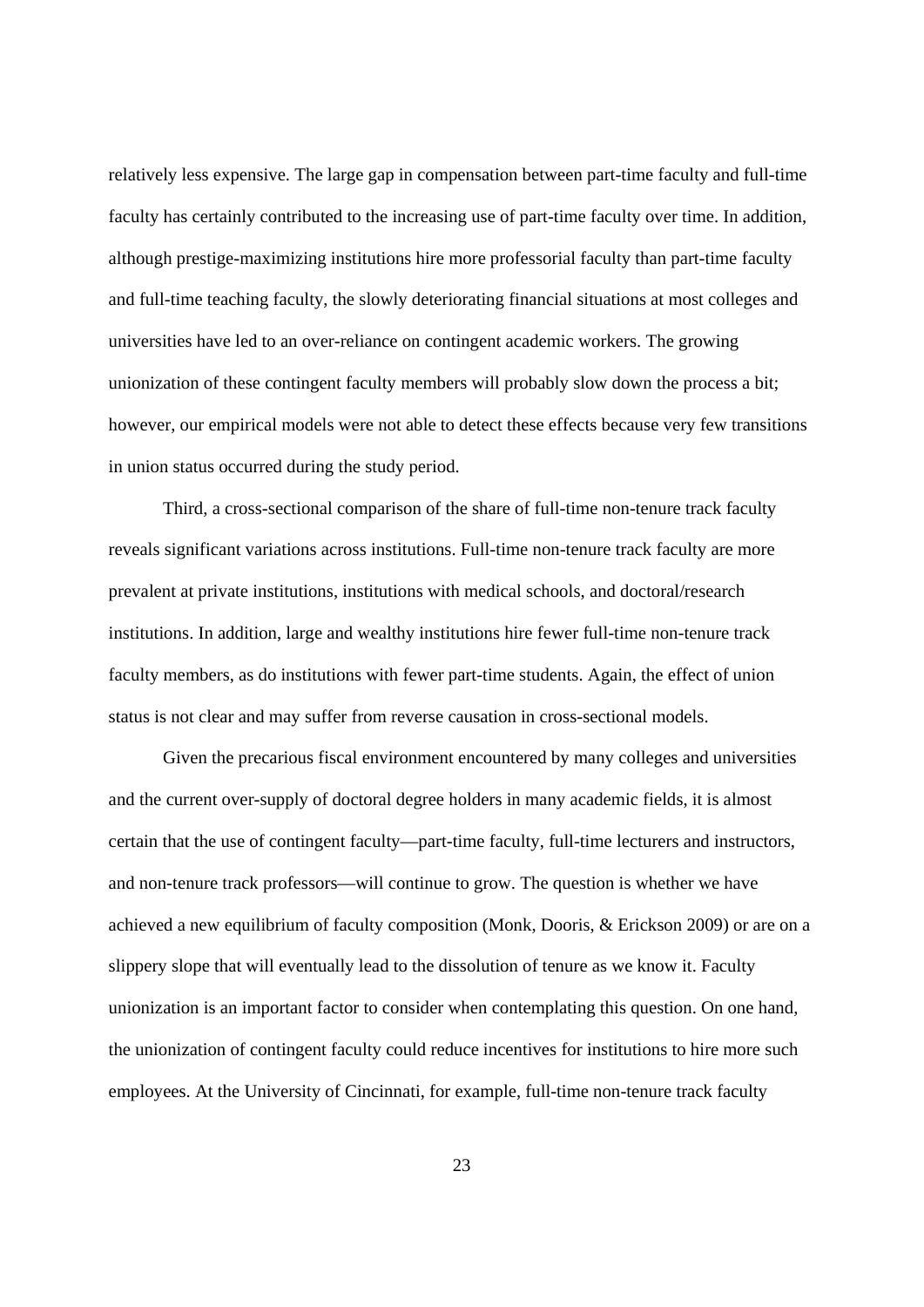members enjoy the same benefits as tenure-track faculty members, including sabbaticals, health and life insurance, and retirement benefits. On the other hand, (the possibility of) unionization of full-time tenure track faculty could support the preservation of tenure. The recent union case at Pacific Lutheran University challenges the assumption that upheld the Yeshiva decision: fulltime tenure-track faculty members at private institutions are automatically managerial employees. This could motivate private institutions to reevaluate their vulnerability to union organizing among tenure-track faculty and renegotiate the relationship between administration and faculty.

Among all these trends, perhaps the most relevant question related to contingent faculty employment is its impact on institutional performance, including, for example, student learning and research activities. The jury is still out on the impact of contingent faculty on student learning and college outcomes. While some studies have shown a negative impact of contingent faculty on student learning and graduation (Ehrenberg & Zhang 2005; Umbach 2007), others have shown a positive impact of adjunct faculty on follow-on course interest and performance (Bettinger & Long 2010; Figlio, Schapiro, & Soter 2013). Carrell and West (2010) suggested that while adjunct faculty may promote students' interest in a subject through higher grades, they perform significantly worse in subsequent courses in the subject. Without substantial evidence on the adverse effect of this growing practice of contingent employment, the trend is likely to continue.

24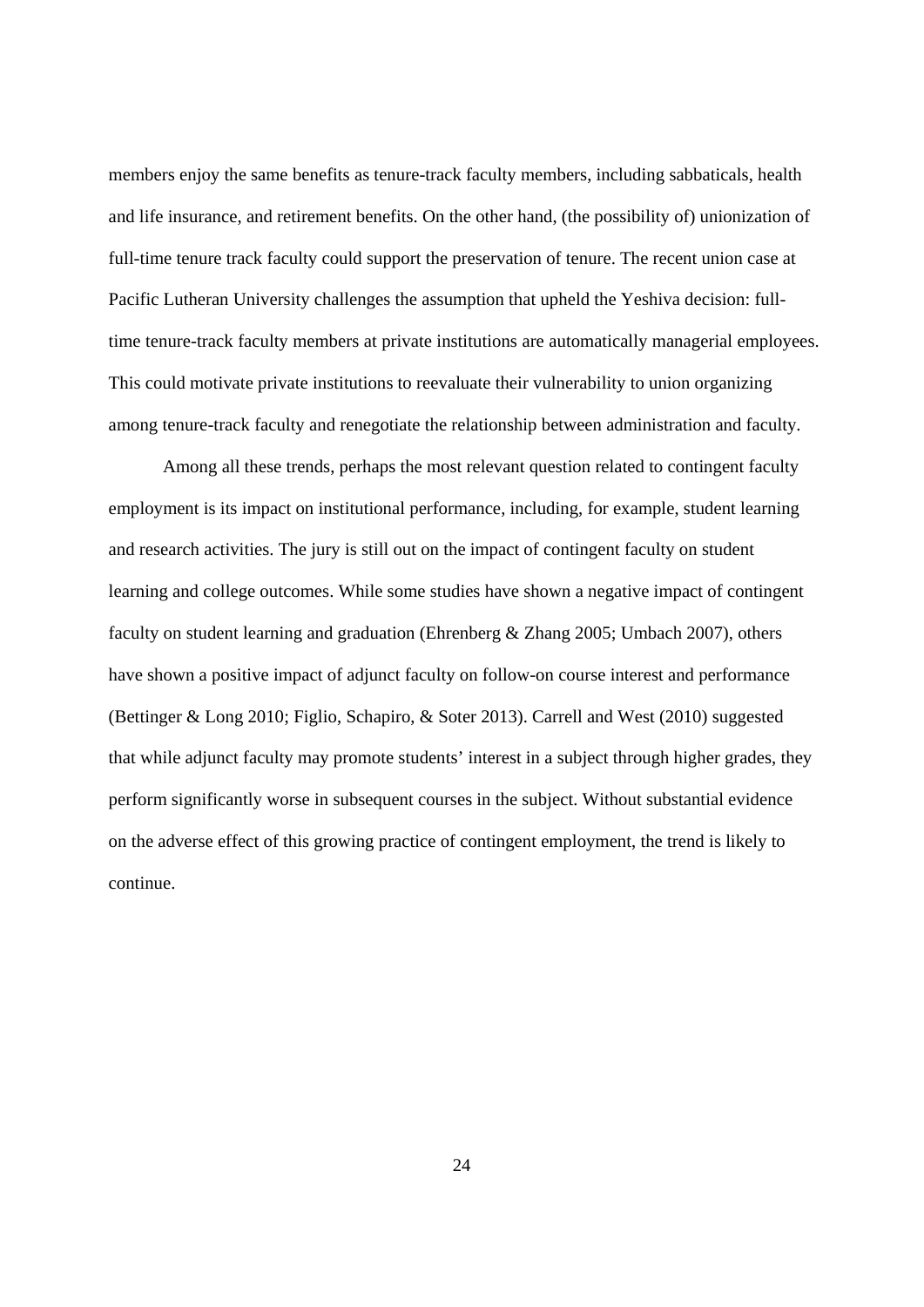References:

- Anderson, E. L. (2002). *The new professoriate: Characteristics, contributions and compensation.*  Washington DC: American Council on Education.
- Arellano, M., and Bond, S. (1991). Some tests of specification for panel data: Monte Carlo evidence and an application to employment equations. *Review of Economic Studies, 58*(2), 277-297.
- Bettinger, E. P., and Long, B. T. (2010). Does cheaper mean better? The impact of using adjunct instructors on student outcomes. *The Review of Economics and Statistics*, *92*(3), 598-613.
- Carnegie Foundation for the Advancement of Teaching (2011). *The Carnegie classification of institutions of higher education, 2010 edition*. Menlo Park, CA: Author.
- Carrell, S. E., and West, J. E. (2010). Does professor quality matter? Evidence from random assignment of students to professors. *Journal of Political Economy*, *118*(3), 409-432.
- Cheslock, J. J., and Callie, T. M. (2015). Changing salary structure and faculty composition within business schools: Differences across sectors and state funding levels. *Economics of Education Review, 49*, 42-54*.*
- Conley, V. M., and Leslie, D. W. (2002). *Part-time instructional faculty and staff: Who they are, what they do, and what they think.* Washington, DC: U.S. Department of Education.
- Ehrenberg, R. G., and Zhang, L. (2005). Do tenured and tenure-track faculty matter? *Journal of Human Resources*, *40*(3), 647-659.
- Figlio, D. N., Schapiro, M. O., and Soter, K. B. (2013). *Are tenure track professors better teachers?* (No. W19406). Cambridge, MA: National Bureau of Economic Research.
- Gappa, J. M., and Leslie, D. (1993). *The invisible faculty: Improving the status of part-timers in higher education*. San Francisco: Jossey-Bass.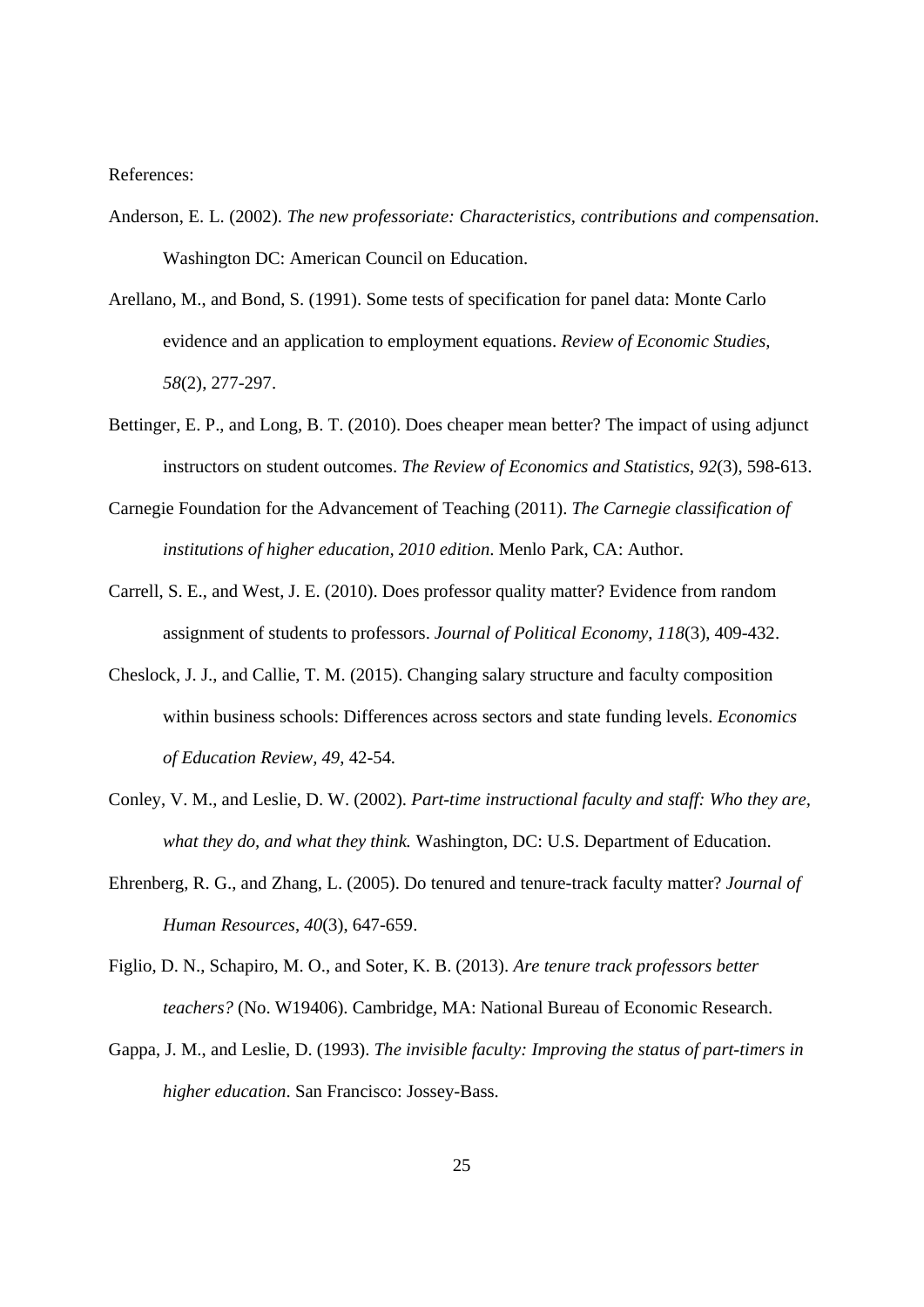- Hedrick, D. W., Henson, S. E., Krieg, J. M., and Wassell, C. S. (2011). Is there really a faculty union salary premium? *Industrial & Labor Relations Review*, *64*(3), 558-575.
- Johnson, W. R., and Turner, S. (2009). Faculty without students: Resource allocation in higher education. *The Journal of Economic Perspectives, 32*(2), 169-189.
- Kezar, A., and Sam, C. (2010). Special issue: Understanding the new majority of non-tenuretrack faculty in higher education—Demographics, experiences, and plans of action. *ASHE Higher Education Report, 36*(4), 1-133.
- Liu, X., and Zhang, L. (2013). Flexibility at the core: What determines employment of part-time faculty in academia. *Industrial Relations*, *68*(2), 312-339.
- Liu, X., and Zhang, L. (2015). Examining the relationship among part-time work arrangement, job satisfaction, and work effort: A study of U.S. college faculty. *Advances in Industrial and Labor Relations*, *21*, 87-117.
- Maynard, D. C., and Joseph, T. A. (2008). Are all part-time faculty underemployed? The influence of faculty status preference on satisfaction and commitment. *Higher Education*, *55*(2), 139-154.
- Monk, D. H., Dooris, M. J., and Erickson, R. A. (2009). In search of a new equilibrium: Economic aspects of higher education's changing faculty composition. *Education Finance and Policy*, *4*(3), 300-318.
- Monks, J. (2009). Who are the part-time faculty? *Academe, 95*(4), 33-37.
- Rhoades, G. (1998). *Managed professionals: Unionized faculty and restructuring academic labor*. Albany, NY: SUNY Press.
- Roemer, R. E., and Schnitz, J. E. (1982). Academic employment as day labor: The dual labor market in higher education. *The Journal of Higher Education, 53*(5), 514-531.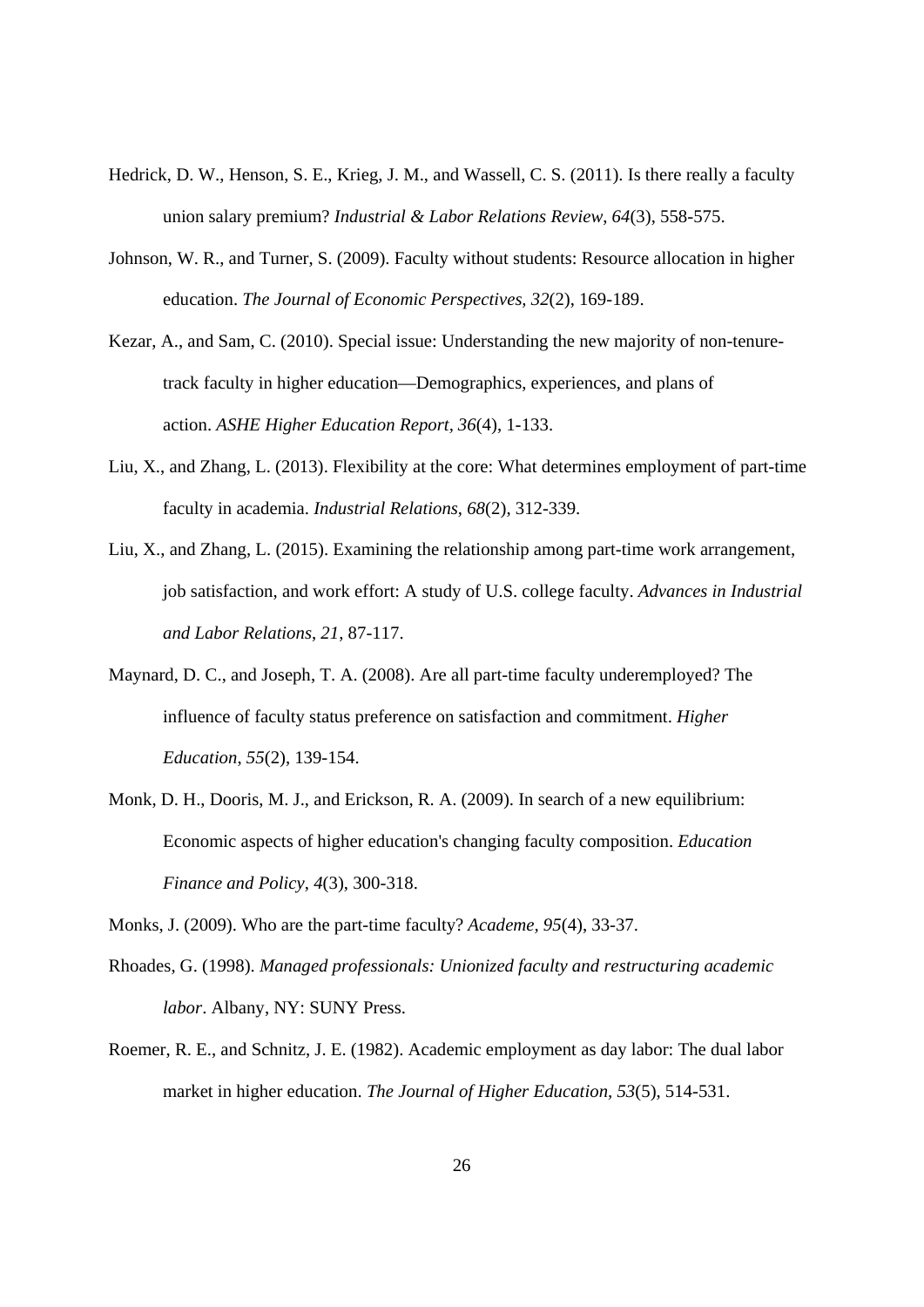- Rosenblum, G., and Rosenblum, B. R. (1990). Segmented labor markets in institutions of higher learning. *Sociology of Education, 63*(3), 151-164.
- Umbach, P. D. (2007). How effective are they? Exploring the impact of contingent faculty on undergraduate education. *The Review of Higher Education*, *30*(2), 91-123.
- Zhang, L., and Liu, X. (2010). Faculty employment at 4-year colleges and universities. *Economics of Education Review*, *29*(4), 543-552.
- Zhang, L., and Ehrenberg, R. G. (2010). Faculty employment and R&D expenditures at research universities. *Economics of Education Review, 29*(3), 329-337.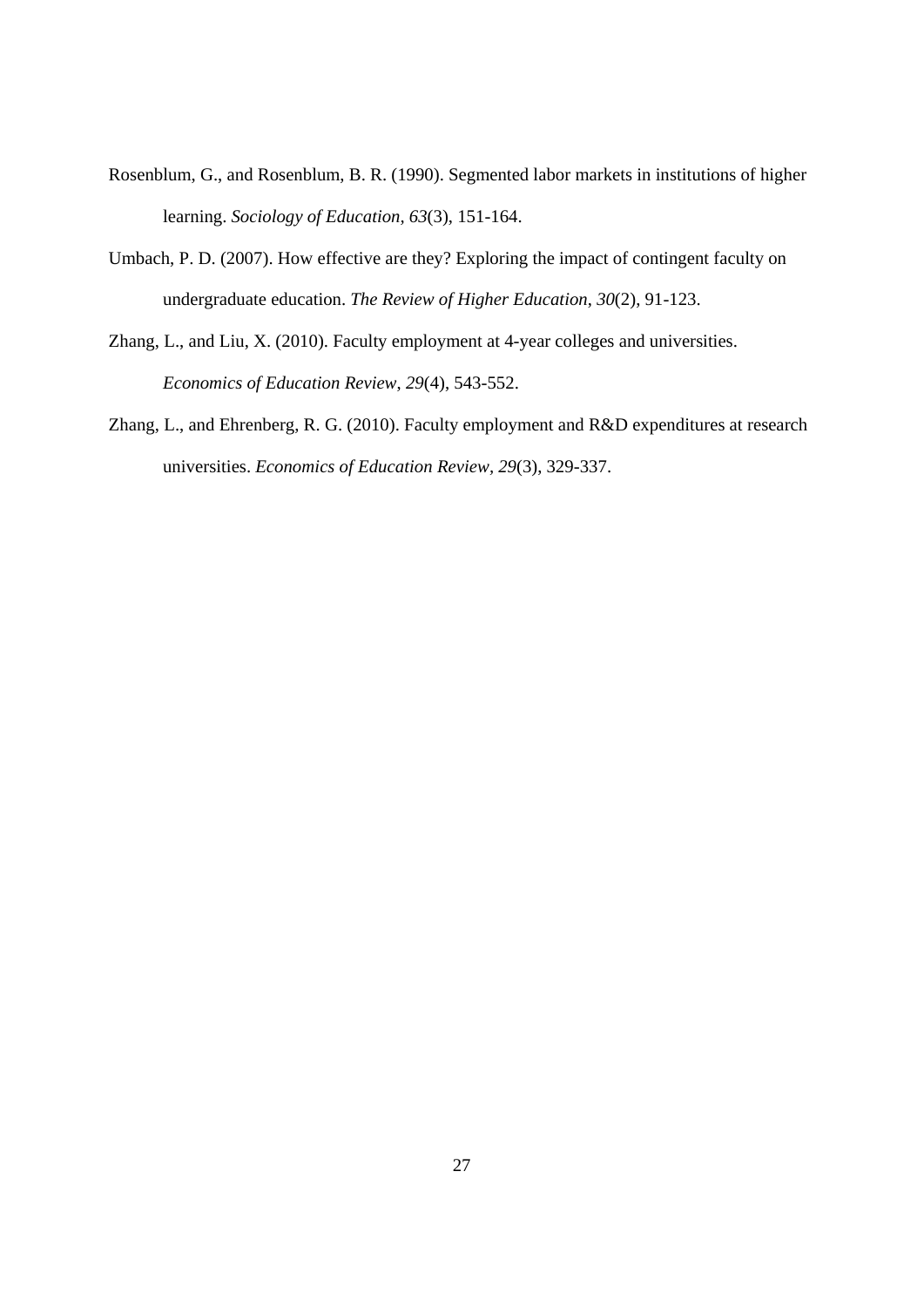Figure 1: Proportions of Part-time Faculty, Full-time Instructors and Lecturers, and Full-time Professorial Faculty, 1993–2013



Note: The break between 2011 and 2012 is due to the change in the definition of instructional faculty in the Fall Staff Survey.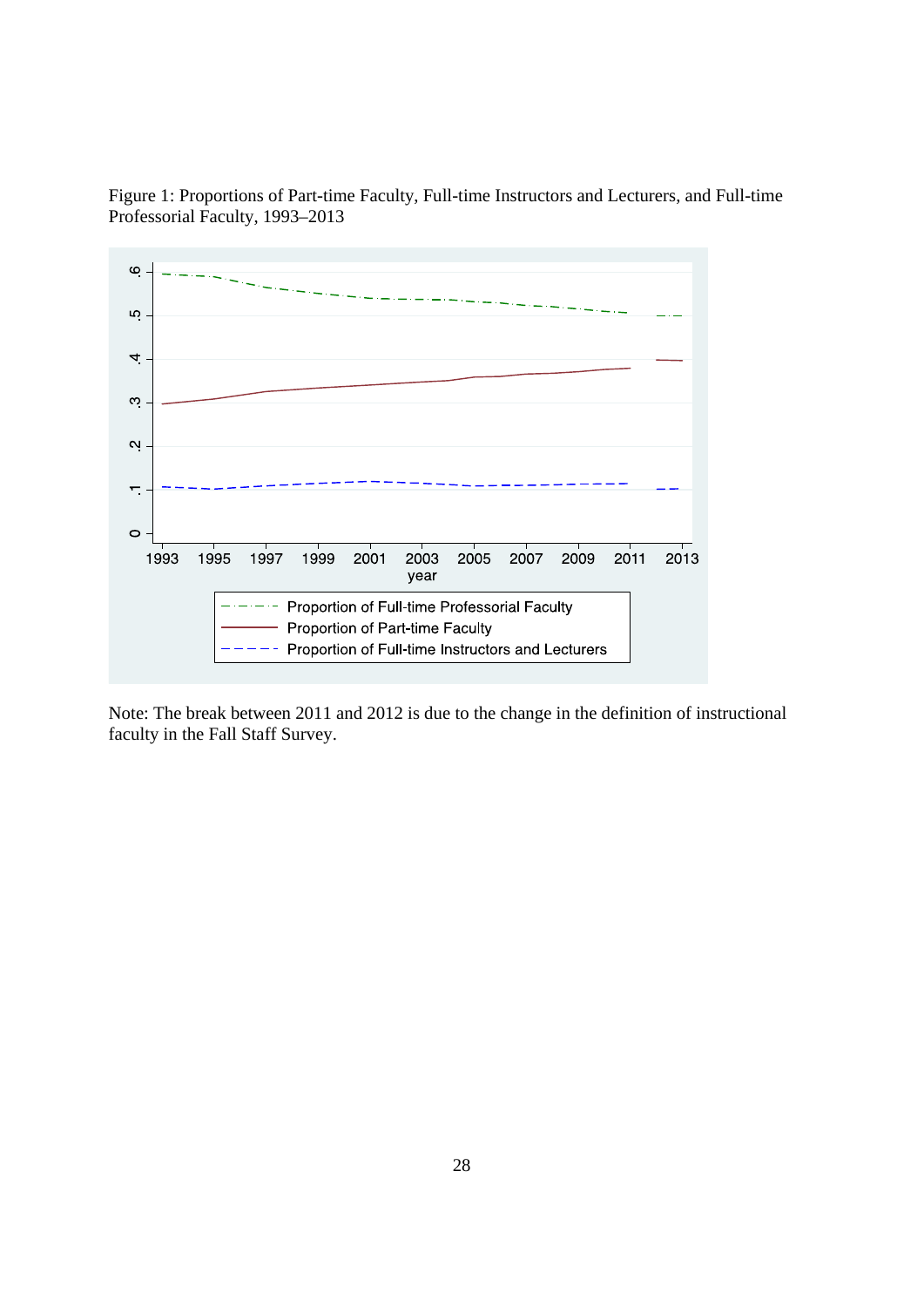

Figure 2: Proportions of Non-tenure Track Full-time Faculty, by Rank, 1993–2013

Note: The break between 2011 and 2012 is due to the change in the definition of instructional faculty in the Fall Staff Survey.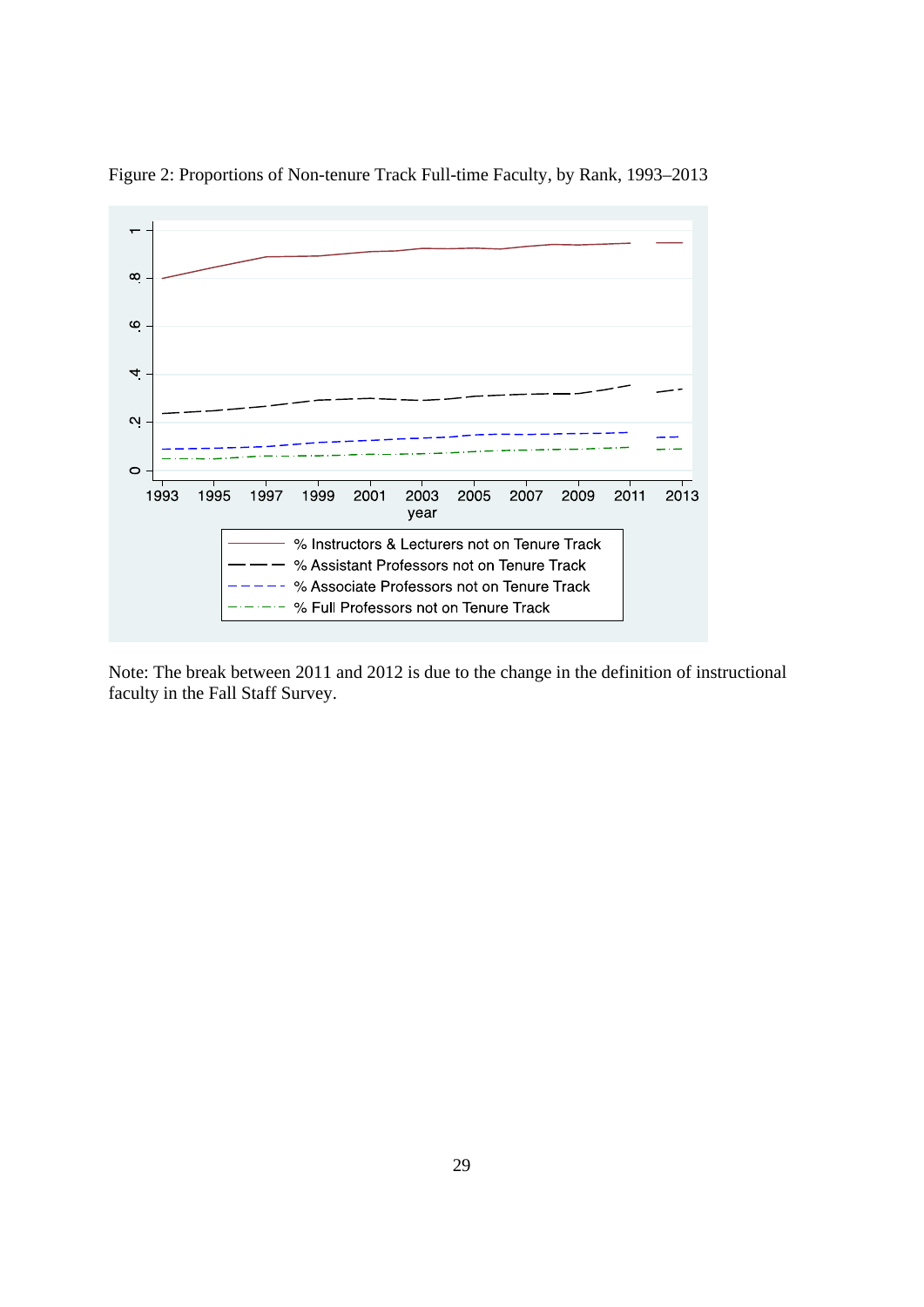Table 1: Variables and Data Sources

| Variable                                        | <b>IPEDS</b> Surveys                 |
|-------------------------------------------------|--------------------------------------|
| Number of part-time faculty                     | <b>Fall Staff</b>                    |
| Number of full-time lecturers and Instructors   | <b>Fall Staff</b>                    |
| Number of professorial faculty                  | <b>Fall Staff</b>                    |
| Number of assistant professors                  | <b>Fall Staff</b>                    |
| Number of associate and full professors         | <b>Fall Staff</b>                    |
| Average salary of professorial faculty          | <b>Faculty Salary</b>                |
| Average salary of assistant professors          | <b>Faculty Salary</b>                |
| Average salary of associate and full professors | <b>Faculty Salary</b>                |
| Average salary of full-time teaching faculty    | <b>Faculty Salary</b>                |
| Institutional revenues                          | Finance                              |
| FTE enrollment                                  | Enrollment                           |
| Proportion of part-time students                | Enrollment                           |
| Private institutions                            | <b>Institutional Characteristics</b> |
| Carnegie classification                         | <b>Institutional Characteristics</b> |
| Medical school                                  | <b>Institutional Characteristics</b> |
| Full-time tenure-track union                    | <b>NCSCBHEP</b>                      |
| Full-time non-tenure track union                | <b>NCSCBHEP</b>                      |
| Part-time non-tenure track union                | <b>NCSCBHEP</b>                      |

NCSCBHEP: National Center for the Study of Collective Bargaining in Higher Education and the Professions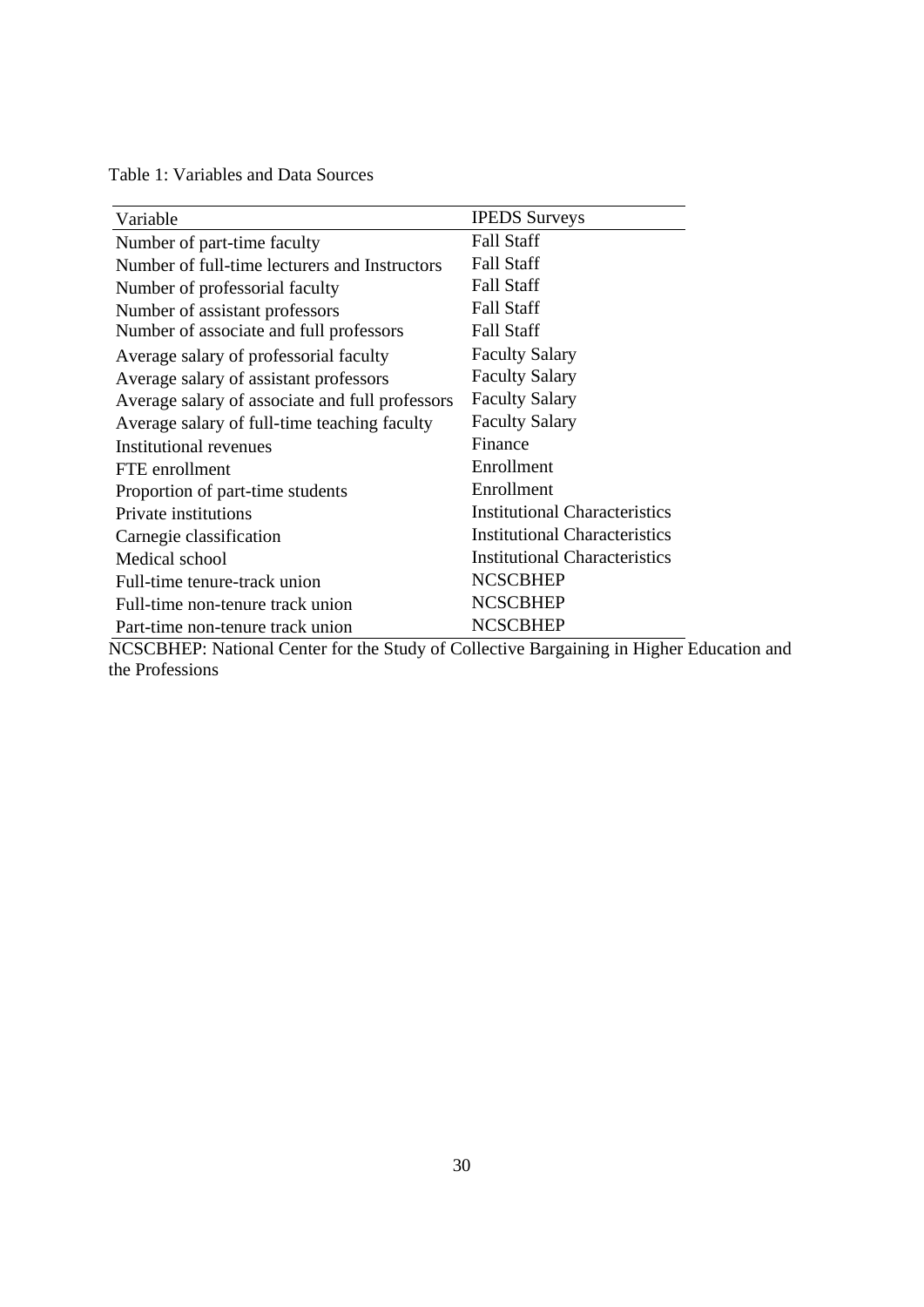|                      |              | 1993        |             |             | 2011        |                  |             |
|----------------------|--------------|-------------|-------------|-------------|-------------|------------------|-------------|
|                      | No. of       | Part-time   | Full-time   | Full-time   | Part-time   | Full-time        | Full-time   |
| Public institutions  | Institutions | faculty     | lecturers   | professors  | faculty     | <b>lecturers</b> | professors  |
| Doctoral/research    | 160          | 19.4(12.6)  | 12.9(9.0)   | 67.8(14.0)  | 25.8(11.7)  | 14.5(8.1)        | 59.7 (12.2) |
| Master's             | 242          | 30.4(18.5)  | 7.6(10.5)   | 62.0(18.7)  | 42.0(15.4)  | 10.5(8.2)        | 47.6(13.0)  |
| Bachelor's           | 92           | 36.8(19.7)  | 13.3(14.1)  | 49.9 (22.9) | 47.7 (17.8) | 10.9(9.4)        | 41.3(17.7)  |
| Sub-total            | 494          | 23.5(17.6)  | 11.3(10.8)  | 65.2(18.7)  | 32.0(15.8)  | 13.0(8.5)        | 54.9 (14.4) |
|                      |              |             |             |             |             |                  |             |
| Private institutions |              |             |             |             |             |                  |             |
| Doctoral/research    | 106          | 31.6(23.1)  | 12.7 (14.4) | 55.6(23.7)  | 35.4 (20.9) | 13.5(10.7)       | 51.1 (17.8) |
| Master's             | 363          | 51.8(22.5)  | 6.4(10.8)   | 41.8(22.4)  | 59.5 (20.2) | 5.4(8.0)         | 35.1(18.7)  |
| Bachelor's           | 500          | 33.7 (19.4) | 9.3(14.1)   | 57.0(22.9)  | 40.3(20.7)  | 8.5(12.5)        | 51.2(22.7)  |
| Sub-total            | 969          | 38.7(21.9)  | 9.8(14.4)   | 51.4 (24.0) | 45.3(21.8)  | 9.5(10.9)        | 45.3(21.6)  |
|                      |              |             |             |             |             |                  |             |

Table 2: Faculty Employment at Four-Year Colleges and Universities, by Control and Institution Type, 1993–2011

#### Total 1463 29.7 (21.5) 10.7 (13.3) 59.6 (23.1) 37.9 (20.8) 11.4 (10.4) 50.6 (19.8)

 Note: *Doctoral/research institutions* include institutions that awarded at least 20 research doctoral degrees during 2010 (excluding doctoral-level degrees that qualify recipients for entry into professional practice, such as the JD, MD, PharmD, DPT, etc.). *Master's institutions* include institutions that awarded at least 50 master's degrees and fewer than 20 doctoral degrees during 2010. *Bachelor's institutions* include institutions where baccalaureate degrees represent at least 10% of all undergraduate degrees and where fewer than 50 master's degrees or 20 doctoral degrees were awarded during the update year.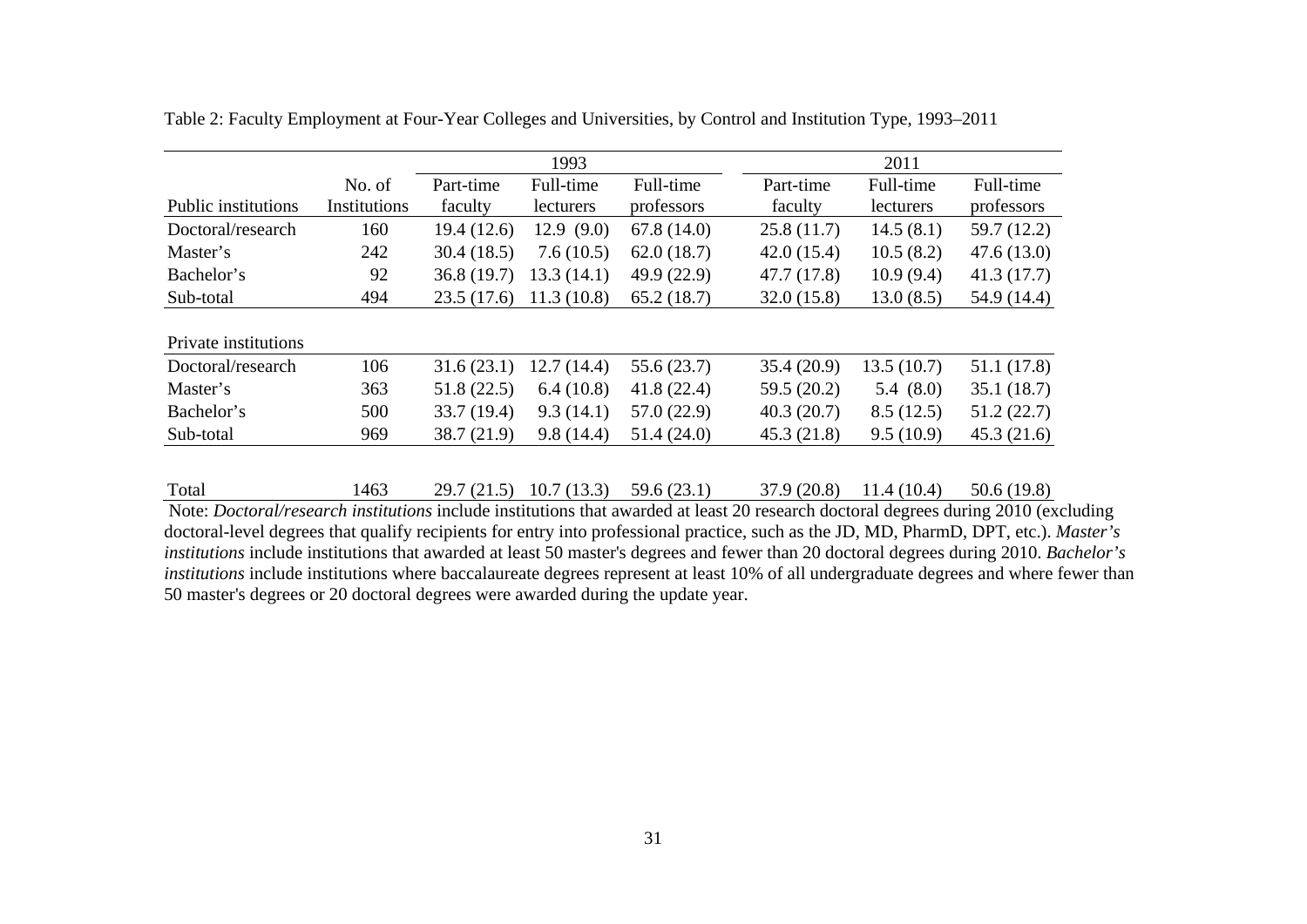|                      |      |      | 1993  |        |      |      |      | 2011  |        |      |
|----------------------|------|------|-------|--------|------|------|------|-------|--------|------|
| Public institutions  | All  | L/I  | Asst. | Assoc. | Full | All  | L/I  | Asst. | Assoc. | Full |
| Doctoral/research    | 23.2 | 89.7 | 23.6  | 7.3    | 3.5  | 35.5 | 97.7 | 39.2  | 16.0   | 8.3  |
| Master's             | 13.2 | 75.8 | 11.5  | 3.3    | 2.7  | 22.1 | 94.1 | 14.2  | 2.6    | 2.0  |
| Bachelor's           | 19.5 | 55.8 | 18.4  | 5.3    | 4.8  | 25.3 | 72.3 | 20.2  | 8.3    | 7.4  |
| Subtotal             | 20.3 | 84.9 | 19.8  | 6.1    | 3.3  | 31.5 | 95.7 | 31.2  | 12.0   | 6.7  |
| Private institutions |      |      |       |        |      |      |      |       |        |      |
| Doctoral/research    | 28.7 | 74.8 | 34.0  | 15.6   | 7.2  | 41.5 | 96.4 | 44.1  | 24.9   | 14.1 |
| Master's             | 25.3 | 75.9 | 27.7  | 13.1   | 9.7  | 37.0 | 92.6 | 42.7  | 22.1   | 17.1 |
| Bachelor's           | 22.3 | 60.8 | 26.0  | 12.5   | 9.5  | 30.8 | 82.8 | 35.9  | 16.8   | 12.4 |
| Subtotal             | 26.2 | 72.0 | 30.1  | 14.0   | 8.4  | 37.8 | 93.1 | 41.7  | 22.0   | 14.4 |
|                      |      |      |       |        |      |      |      |       |        |      |
| Total                | 22.4 | 80.0 | 23.7  | 8.9    | 5.0  | 34.0 | 94.7 | 35.6  | 15.9   | 9.7  |

Table 3: Proportion of Non-tenure Track Full-time Faculty by Rank at Four-Year Colleges and Universities, by Control and Institution Type, 1993–2011

Note: L/I = Lecturer/Instructor; Asst. = Assistant Professor; Assoc. = Associate Professor; Full = Full Professor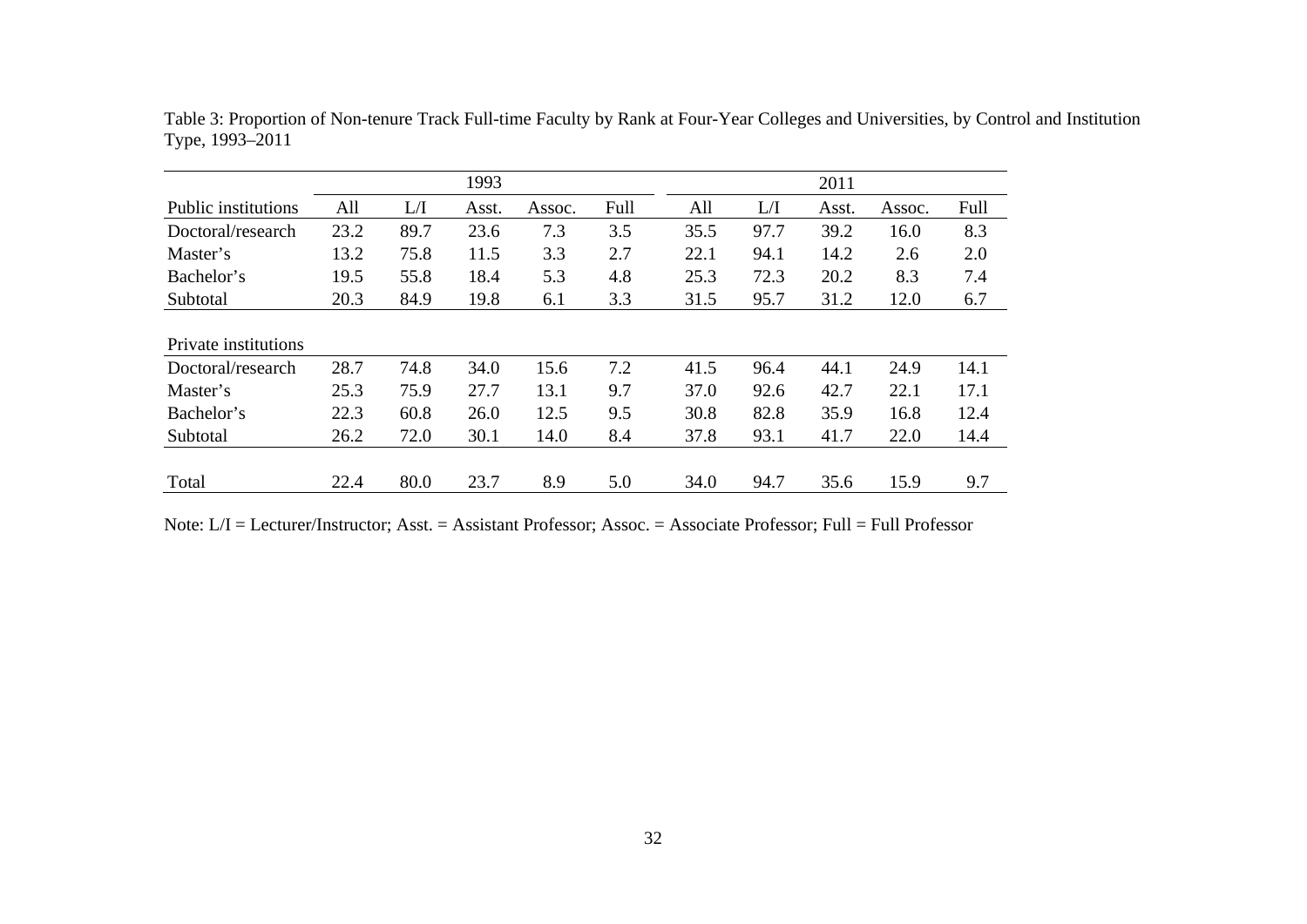|                                                    |             | Full-time            |                 | Associate & |
|----------------------------------------------------|-------------|----------------------|-----------------|-------------|
|                                                    | Part-time   | lecturers &          | Assistant       | full        |
|                                                    | faculty     | instructors          | professors      | professors  |
| Log number of part-time faculty, $t-1$             | $.705***$   | $-.0118$             | .0116**         | $.00393*$   |
|                                                    | (49.35)     | $(-1.18)$            | (2.71)          | (1.97)      |
| Log number of full-time lecturers, $t-1$           | $-.0379***$ | $.655***$            | $.0315***$      | $.0148***$  |
|                                                    | $(-3.44)$   | (30.62)              | (6.98)          | (6.95)      |
| Log number of assistant professors, $t-1$          | .0410       | $.144***$            | $.565***$       | $.0149***$  |
|                                                    | (1.80)      | (6.65)               | (32.46)         | (3.39)      |
| Log number of associate $&$ full professors, $t-1$ | $-.103***$  | $0.290***$           | $-0886^{***}\,$ | $.224***$   |
|                                                    | $(-3.02)$   | (8.78)               | $(-6.40)$       | (17.09)     |
| Log avg. salary of lecturers                       | .0559       | $-.169***$           | $-.00954$       | $-0.0137$   |
|                                                    | (1.24)      | $(-3.96)$            | $(-0.52)$       | $(-1.61)$   |
| Log avg. salary of assistant professors            | $-.0457$    | .107                 | $-.255***$      | $.0556**$   |
|                                                    | $(-0.47)$   | (1.17)               | $(-6.53)$       | (3.04)      |
| Log avg. salary of associate & full professors     | .0175       | .0811                | .236***         | $-.139***$  |
|                                                    | (0.16)      | (0.80)               | (5.47)          | $(-6.91)$   |
| Log revenue                                        | $-.0234$    | $-.0378*$            | .0131           | $-.00052$   |
|                                                    | $(-1.22)$   | $(-2.08)$            | (1.68)          | $(-0.14)$   |
| Log number of FTE students                         | $.315***$   | $.274***$            | $.168***$       | $.0891***$  |
|                                                    | (6.05)      | (5.59)               | (7.98)          | (9.08)      |
| Proportion of part-time students                   | $.0464*$    | $-.0288$             | $-0.0133$       | .00297      |
|                                                    | (2.28)      | $(-1.49)$            | $(-1.61)$       | (0.77)      |
| Full-time tenure-track union, $t-1$                | $-0.0473$   | $-0.349$             | .0146           | $-.0197$    |
|                                                    | $(-0.19)$   | $(-1.47)$            | (0.14)          | $(-0.42)$   |
| Full-time non-tenure track union, $t-1$            | $-.130$     | 0.139                | $-0.0184$       | .0112       |
|                                                    | $(-0.55)$   | (0.62)               | $(-0.19)$       | (0.25)      |
| Part-time non-tenure track union, t-1              | $.266*$     | $-.252$ <sup>*</sup> | $-0.0226$       | $-.0350$    |
|                                                    | (1.98)      | $(-2.00)$            | $(-0.42)$       | $(-1.39)$   |

Table 4: Dynamic Panel Estimation for Employment Levels of Faculty Types with Cross Lag Terms, 2001–2011 (*N* =14,218)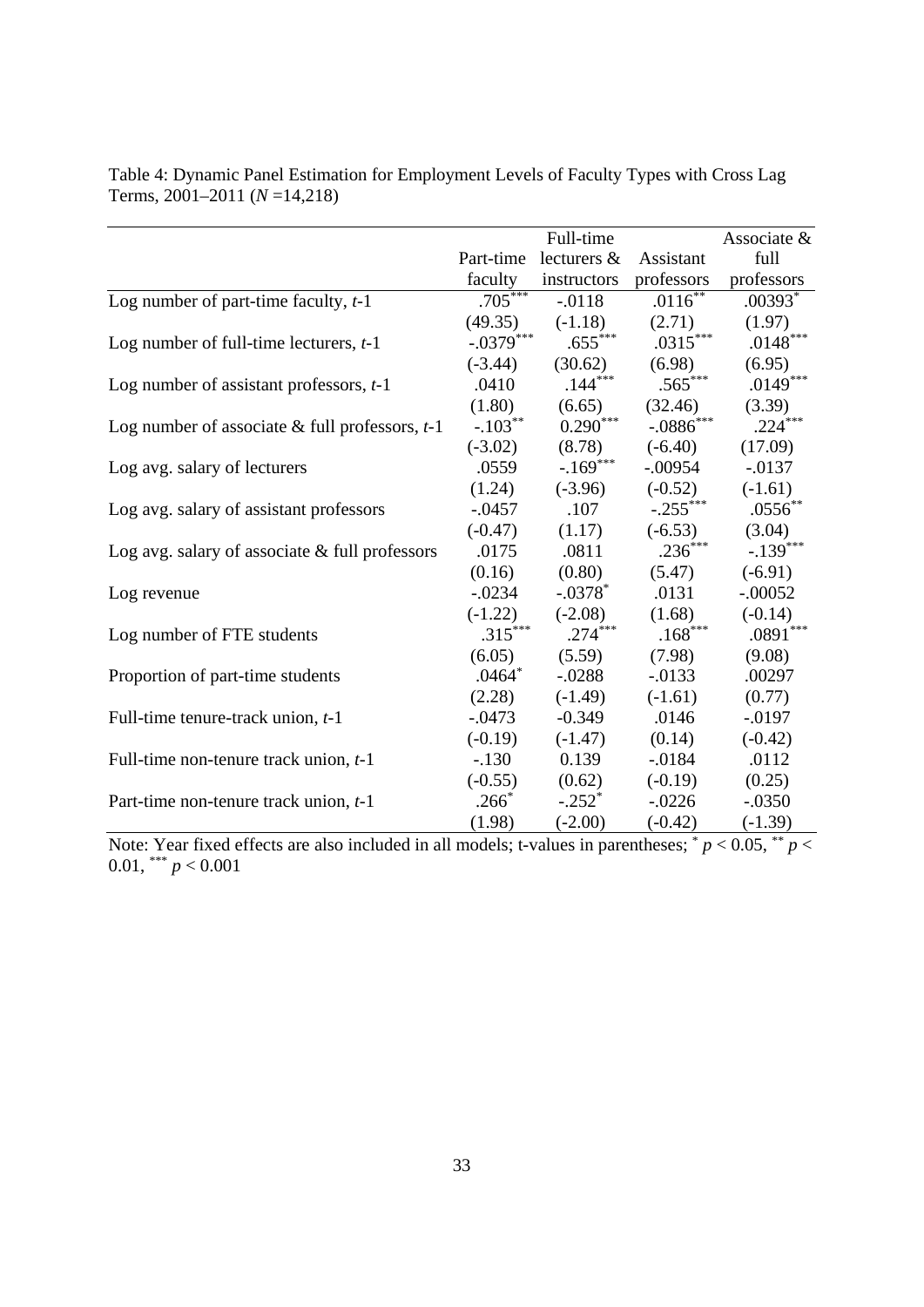|                                  | All full-time | Professorial |
|----------------------------------|---------------|--------------|
|                                  | faculty       | faculty only |
| Log revenue per FTE student      | $-.0721***$   | $-.0691***$  |
|                                  | $(-15.10)$    | $(-13.66)$   |
| Log number of FTE students       | $-.0156*$     | $-.0427***$  |
|                                  | $(-2.40)$     | $(-6.11)$    |
| Proportion of part-time students | $.0337***$    | $.0326***$   |
|                                  | (14.79)       | (13.29)      |
| Has medical school               | $.172***$     | $.221***$    |
|                                  | (16.54)       | (20.40)      |
| Private institutions             | $.102***$     | $.165***$    |
|                                  | (16.40)       | (25.15)      |
| Research/doctoral institutions   | $.0303***$    | $.0678***$   |
|                                  | (3.12)        | (6.53)       |
| Master's institutions            | $-.00183$     | .0130        |
|                                  | $(-0.30)$     | (1.96)       |
| Full-time tenure-track union     | $-.0436***$   | $-.0270*$    |
|                                  | $(-4.18)$     | $(-2.48)$    |
| Full-time non-tenure track union | $.0607***$    | $.0507***$   |
|                                  | (4.75)        | (3.80)       |
| Part-time non-tenure track union | $-.0609***$   | $-.0274*$    |
|                                  | $(-4.92)$     | $(-2.12)$    |
| $\boldsymbol{N}$                 | 16972         | 16508        |

Table 5: Cross-Sectional Model for the Share of Full-time NTT Faculty, 2001–2011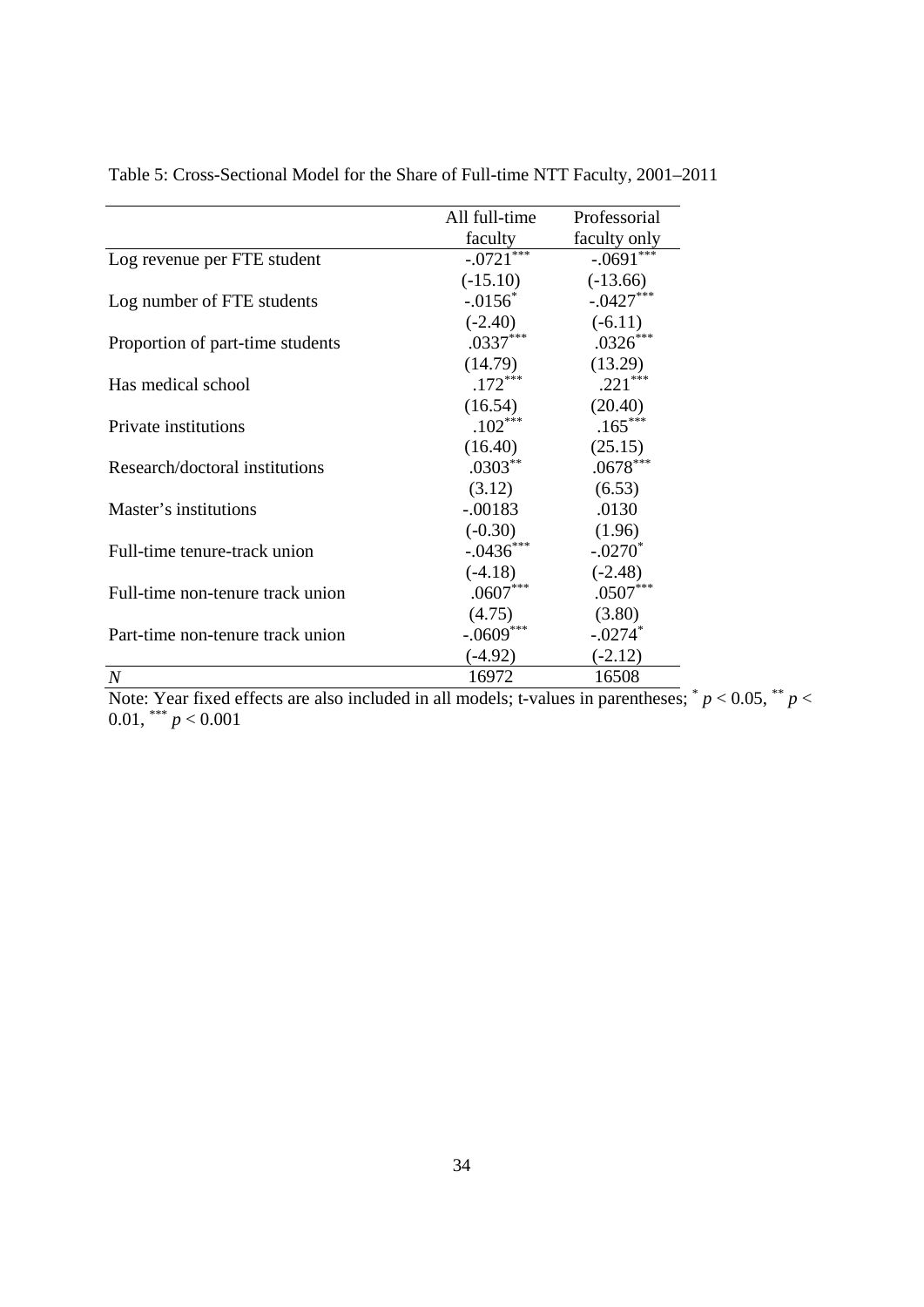|                                                 |            | Full-time   |            |                 |
|-------------------------------------------------|------------|-------------|------------|-----------------|
|                                                 | Part-time  | lecturers & | Assistant  | Associate &     |
|                                                 | faculty    | instructors | professors | full professors |
| Log number of part-time faculty, $t-1$          | $.737***$  | $-.0101$    | .00783     | $.00839*$       |
|                                                 | (31.11)    | $(-0.46)$   | (1.00)     | (2.09)          |
| Log number of full-time lecturers, $t-1$        | $-.0473*$  | $.581***$   | $.0264***$ | .0000446        |
|                                                 | $(-2.21)$  | (18.24)     | (3.34)     | (0.01)          |
| Log number of assistant professors, $t-1$       | $.398***$  | .0468       | $.119***$  | $-.0306*$       |
|                                                 | (6.54)     | (0.79)      | (3.56)     | $(-2.43)$       |
| Log number of assoc. $&$ full professors, $t-1$ | $-.639***$ | .127        | $.163***$  | $.595***$       |
|                                                 | $(-5.14)$  | (1.06)      | (3.95)     | (12.43)         |
| Log avg. salary of lecturers                    | $-0.0430$  | $-.0967$    | .00479     | $-0.0132$       |
|                                                 | $(-0.56)$  | $(-1.31)$   | (0.17)     | $(-0.96)$       |
| Log avg. salary of assistant professors         | $-.938***$ | $-.276$     | $-.342***$ | .0182           |
|                                                 | $(-4.62)$  | $(-1.13)$   | $(-3.75)$  | (0.40)          |
| Log avg. salary of assoc. & full professors     | .266       | .469        | 0.152      | $-.159$ **      |
|                                                 | (1.02)     | (1.52)      | (1.33)     | $(-2.86)$       |
| Log revenue                                     | $-0.0227$  | $-.0250$    | .0117      | $-.000105$      |
|                                                 | $(-0.51)$  | $(-0.59)$   | (0.74)     | $(-0.01)$       |
| Log number of FTE students                      | $-0.0266$  | $.294*$     | $.314***$  | $.0768***$      |
|                                                 | $(-0.19)$  | (2.21)      | (6.51)     | (3.05)          |
| Proportion of part-time students                | .120       | $-0.0526$   | $-.0670**$ | .0248           |
|                                                 | (1.66)     | $(-0.76)$   | $(-2.59)$  | (1.87)          |
| Full-time tenure-track union, $t-1$             | $-.0377$   | $-.235$     | .0351      | $-.0329$        |
|                                                 | $(-0.15)$  | $(-0.94)$   | (0.37)     | $(-0.70)$       |
| Full-time non-tenure track union, $t-1$         | $-.0425$   | .140        | $-.114$    | $-0.0113$       |
|                                                 | $(-0.16)$  | (0.57)      | $(-1.21)$  | $(-0.24)$       |
| Part-time non-tenure track union, t-1           | $.308*$    | $-.00960$   | $-.0641$   | $-0.0173$       |
|                                                 | (2.15)     | $(-0.07)$   | $(-1.24)$  | $(-0.68)$       |

Appendix Table A: Dynamic Panel Estimation for Employment Levels of Different Types of Faculty at Research and Doctoral Institutions,  $2001-2011(N = 2,716)$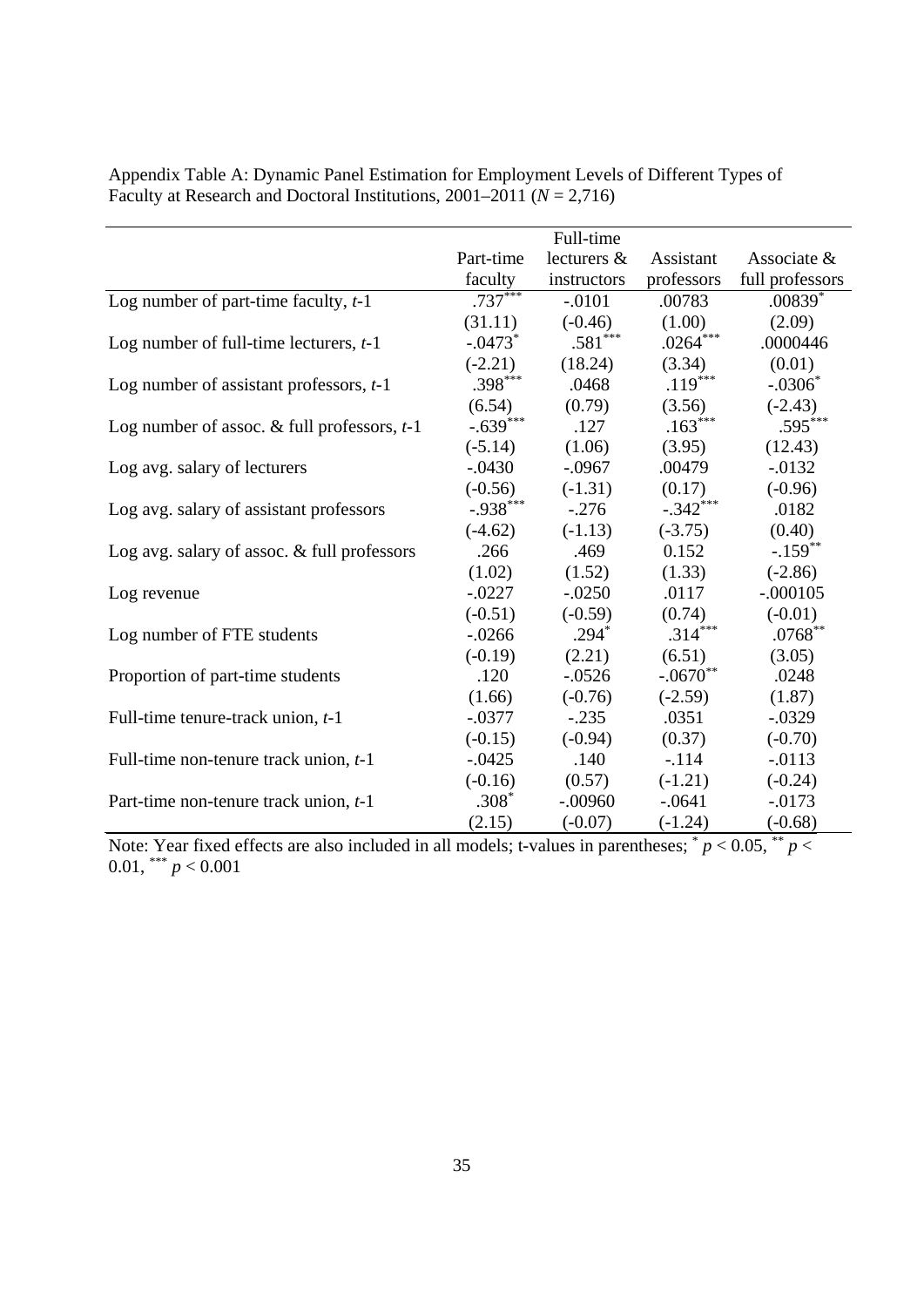|                                                 |            | Full-time            |             |             |
|-------------------------------------------------|------------|----------------------|-------------|-------------|
|                                                 |            | lecturers            |             | Associate & |
|                                                 | Part-time  | $\&$                 | Assistant   | full        |
|                                                 | faculty    | instructors          | professors  | professors  |
| Log number of part-time faculty, $t-1$          | $.701$ *** | .0104                | .00261      | $.00680*$   |
|                                                 | (38.38)    | (0.73)               | (0.50)      | (2.52)      |
| Log number of full-time lecturers, $t-1$        | $-.0611**$ | $.680***$            | $.0391***$  | $.0162***$  |
|                                                 | $(-3.18)$  | (21.83)              | (6.36)      | (5.08)      |
| Log number of assistant professors, $t-1$       | .0133      | $.134***$            | $.584***$   | .0116       |
|                                                 | (0.33)     | (4.02)               | (32.13)     | (1.84)      |
| Log number of assoc. $&$ full professors, $t-1$ | $-.105$    | $.304***$            | $-.0950***$ | $.287***$   |
|                                                 | $(-1.87)$  | (6.30)               | $(-5.48)$   | (22.87)     |
| Log avg. salary of lecturers                    | .0149      | $-.161$ <sup>*</sup> | $-.0644*$   | $.0289*$    |
|                                                 | (0.19)     | $(-2.37)$            | $(-2.55)$   | (2.22)      |
| Log avg. salary of assistant professors         | $-.0204$   | .242                 | $-.231***$  | $-.0187$    |
|                                                 | $(-0.12)$  | (1.62)               | $(-4.18)$   | $(-0.65)$   |
| Log avg. salary of assoc. $&$ full professors   | $-.133$    | .135                 | $.561***$   | $-.149***$  |
|                                                 | $(-0.63)$  | (0.76)               | (8.51)      | $(-4.34)$   |
| Log revenue                                     | $-.0789$   | $-.122*$             | .0140       | $.0212*$    |
|                                                 | $(-1.32)$  | $(-2.42)$            | (0.75)      | (2.18)      |
| Log number of FTE students                      | $.505***$  | .136                 | $.129***$   | .0219       |
|                                                 | (5.46)     | (1.74)               | (4.46)      | (1.45)      |
| Proportion of part-time students                | .0629      | .0495                | $-.0188$    | .0129       |
|                                                 | (1.43)     | (1.33)               | $(-1.35)$   | (1.81)      |
| Full-time tenure-track union, $t-1$             | $-.120$    | $-.862*$             | .0360       | .0539       |
|                                                 | $(-0.25)$  | $(-2.09)$            | (0.23)      | (0.67)      |
| Full-time non-tenure track union, $t-1$         | $-.359$    | .691                 | $-.0791$    | $-.0333$    |
|                                                 | $(-0.83)$  | (1.92)               | $(-0.58)$   | $(-0.47)$   |
| Part-time non-tenure track union, t-1           | .336       | $-.742***$           | .0510       | .00377      |
|                                                 | (1.26)     | $(-3.37)$            | (0.60)      | (0.09)      |

Appendix Table B: Dynamic Panel Estimation for Employment Levels of Different Types of Faculty at Master's Institutions, 2001–2011 ( $N = 6,108$ )